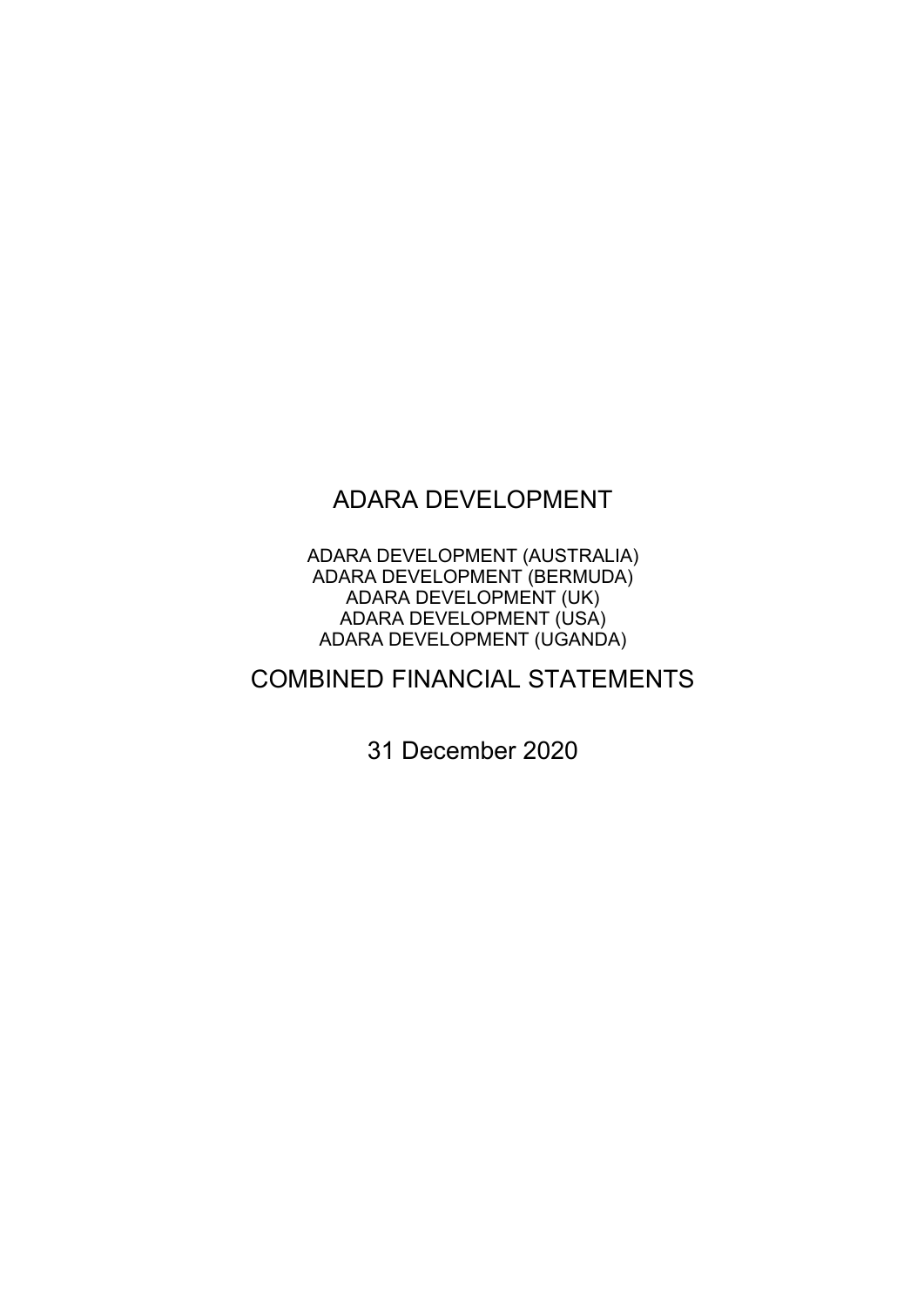# Contents to the combined financial statements

| 2              |
|----------------|
| 3              |
| $\overline{4}$ |
| 5              |
| 6              |
| 22             |
| 23             |
|                |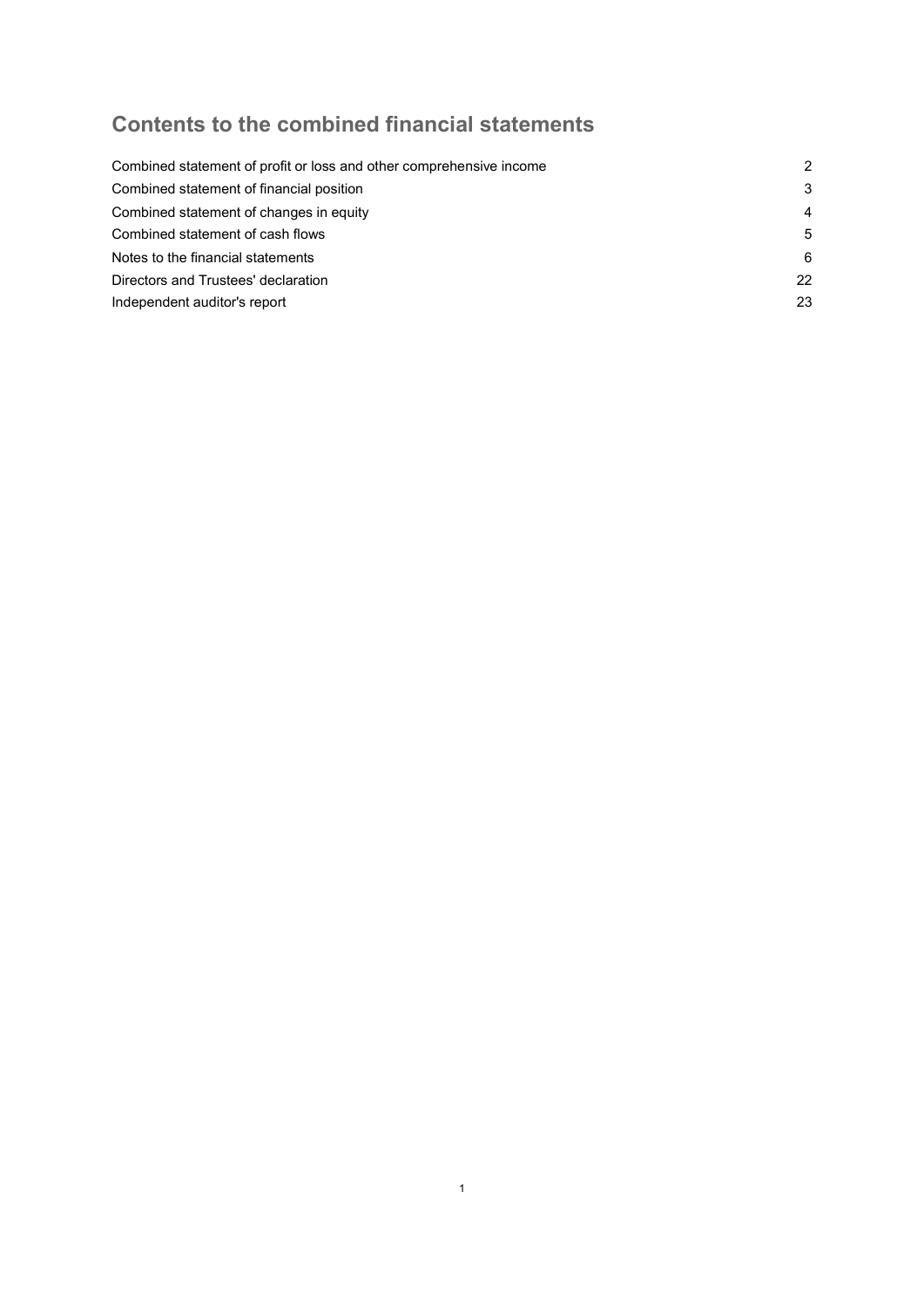Statement of profit or loss and other comprehensive income

## For the year ended 31 December 2020

Presented in United States Dollars (USD)

|                                                |              | 2020      | 2019      |
|------------------------------------------------|--------------|-----------|-----------|
|                                                | <b>Notes</b> | \$        | \$        |
| Revenue from continuing operations             |              |           |           |
| Donations                                      |              |           |           |
| Core support restricted                        |              | 588.431   | 1,324,068 |
| General unrestricted                           |              | 1,469,757 | 842,406   |
| Maternal Newborn Child Health restricted       |              | 372,019   | 454,281   |
| Remote Community Development restricted        |              | 726,892   | 687,378   |
| Grants                                         |              |           |           |
| Maternal Newborn Child Health restricted       |              | 67,467    | 143,911   |
| Other income                                   | 4            | 302,434   | 15,208    |
| <b>Total revenue</b>                           |              | 3,527,000 | 3,467,252 |
|                                                |              |           |           |
| <b>Expenses</b>                                |              |           |           |
| Programme costs                                |              |           |           |
| Maternal Newborn Child Health                  | 5            | 1,418,661 | 1,331,575 |
| <b>Remote Community Development</b>            | 6            | 822,731   | 920,620   |
| Innovation, Learning & Evaluation              |              | 126,442   | 152,887   |
| <b>Total Programme costs</b>                   |              | 2,367,834 | 2,405,082 |
|                                                |              |           |           |
| Core support                                   | 7            | 873,432   | 1,036,543 |
| <b>Total Expenses</b>                          |              | 3,241,266 | 3.441.625 |
|                                                |              |           |           |
|                                                |              | 285,734   | 25,627    |
| Net surplus for the year                       |              |           |           |
|                                                |              |           |           |
| Other comprehensive income                     |              |           |           |
| Foreign currency translation gain/(loss)       |              | 16,627    | (17, 825) |
| Other comprehensive income/(loss) for the year |              | 16,627    | (17, 825) |
|                                                |              |           |           |
| Total comprehensive surplus for the year       |              | 302,361   | 7,802     |
|                                                |              |           |           |

The above combined statement of profit or loss and other comprehensive income should be read in conjunction with the accompanying notes on pages 6 to 21.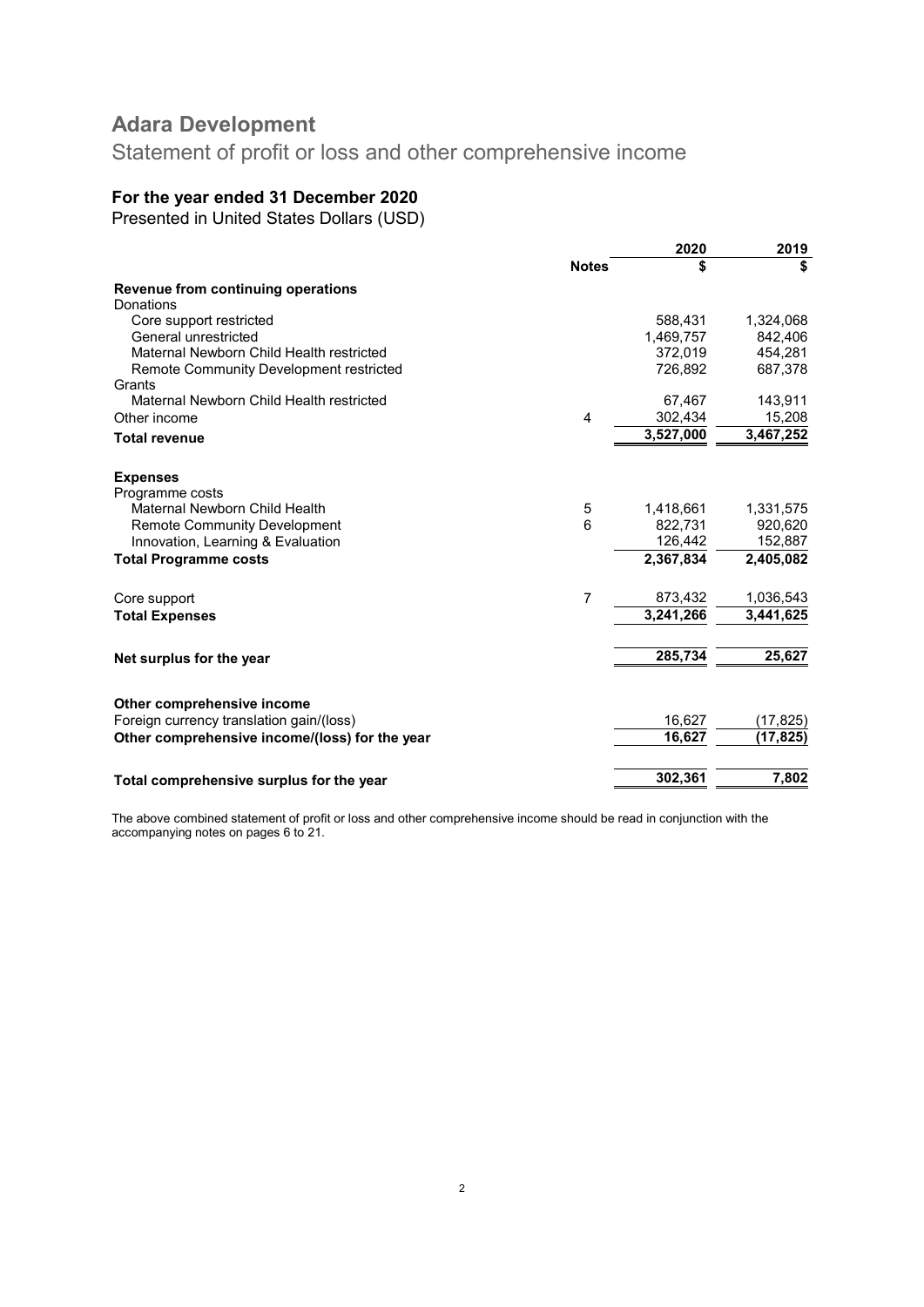Combined statement of financial position

## As at 31 December 2020

Presented in United States Dollars (USD)

|                                      |              | 2020      | 2019      |
|--------------------------------------|--------------|-----------|-----------|
|                                      | <b>Notes</b> | \$        | \$        |
| <b>Assets</b>                        |              |           |           |
| <b>Current assets</b>                |              |           |           |
| Cash and cash equivalents            | 8            | 886,482   | 494,037   |
| Trade and other current assets       | 9            | 119,308   | 98,223    |
| Total current assets                 |              | 1,005,790 | 592,260   |
| <b>Non-current assets</b>            |              |           |           |
| Property, plant and equipment        | 10           | 39,963    | 81,870    |
| Intangible assets                    | 11           | 12,688    | 5,095     |
| Other non-current assets             |              | 750       | 750       |
| <b>Total non-current assets</b>      |              | 53,401    | 87,715    |
| <b>Total assets</b>                  |              | 1,059,191 | 679,975   |
|                                      |              |           |           |
| <b>Liabilities</b>                   |              |           |           |
| <b>Current liabilities</b>           |              |           |           |
| Trade and other payables             | 12           | 19,467    | 67,763    |
| Deferred revenue                     | 14           | 67,274    | 58,786    |
| Employee benefits                    | 13           | 189,365   | 129,694   |
| Lease Liability                      |              | 23,613    |           |
| <b>Total current liabilities</b>     |              | 299,719   | 256,243   |
| <b>Non-current liabilities</b>       |              |           |           |
| Employee benefits                    | 13           | 30,180    | 18,300    |
| Lease Liability                      |              | 2,068     | 46,269    |
| Borrowings non-current               | 14           | 65,700    |           |
| <b>Total non-current liabilities</b> |              | 97,948    | 64,569    |
| <b>Total liabilities</b>             |              | 397,667   | 320,812   |
|                                      |              |           |           |
| <b>Net assets</b>                    |              | 661,524   | 359,163   |
| <b>Accumulated funds</b>             |              |           |           |
| Accumulated surplus                  |              | 735,712   | 449,978   |
| Foreign currency translation reserve |              | (74, 188) | (90, 815) |
| <b>Total accumulated funds</b>       |              | 661,524   | 359,163   |

The above combined statement of financial position should be read in conjunction with the accompanying notes on pages 6 to 21.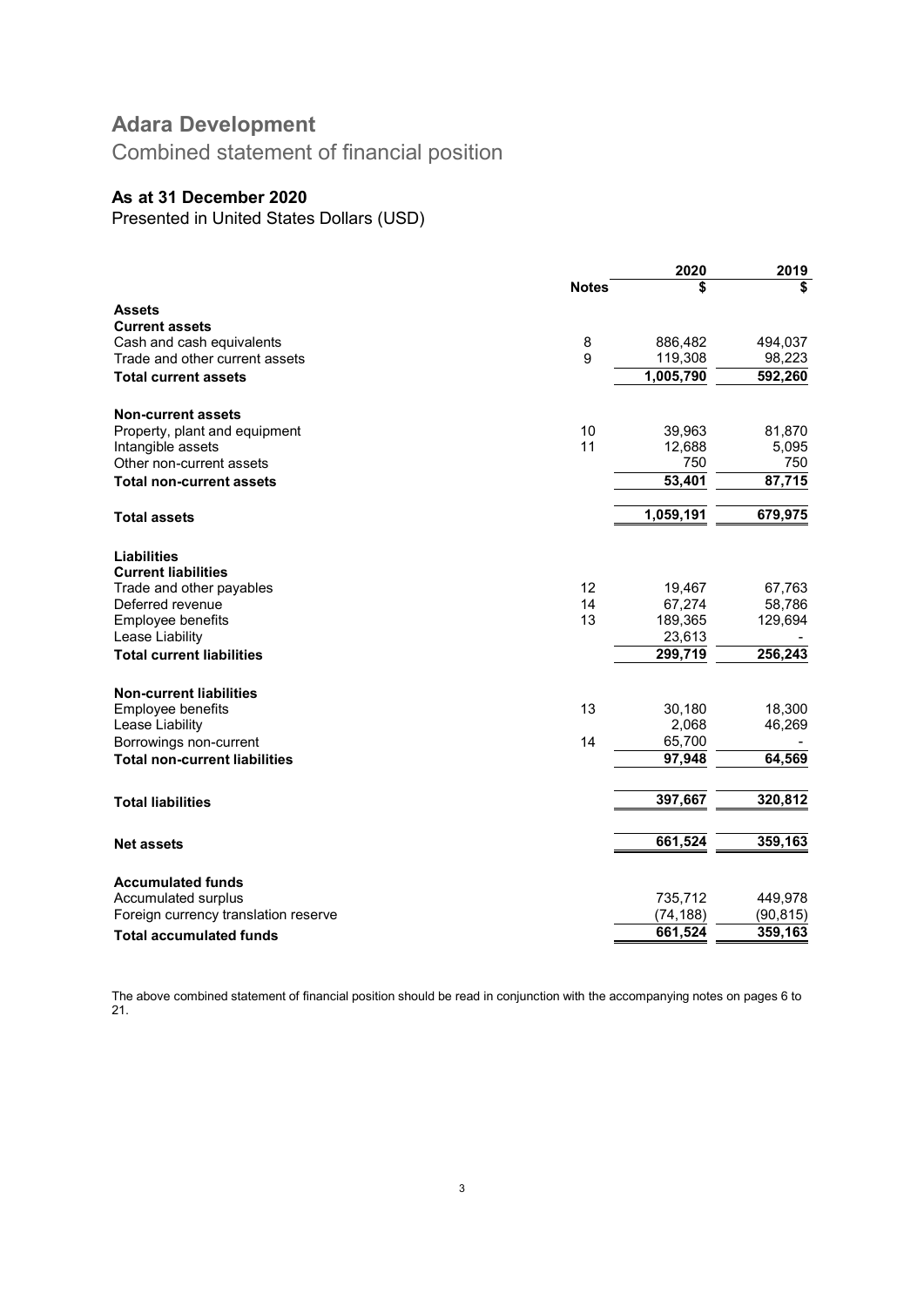Combined statement of changes in equity

## For the year ended 31 December 2020

Presented in United States Dollars (USD)

| <b>Translation</b> | Accumulated         | <b>Accumulated</b> |
|--------------------|---------------------|--------------------|
| reserve            | surplus             | funds              |
|                    |                     |                    |
| (72,990)           | 424,351             | 351,361            |
|                    | 25,627              | 25,627             |
|                    |                     |                    |
| (17, 825)          |                     | (17, 825)          |
| (17, 825)          | 25,627              | 7,802              |
| (90,815)           | 449,978             | 359,163            |
|                    |                     |                    |
|                    |                     | 359,163            |
|                    |                     | 285,734            |
|                    |                     |                    |
|                    |                     | 16,627             |
| 16,627             | 285,734             | 302.361            |
| (74,188)           | 735,712             | 661,524            |
|                    | (90, 815)<br>16,627 | 449,978<br>285.734 |

The above combined statement of changes in equity should be read in conjunction with the accompanying notes on pages 6 to 21.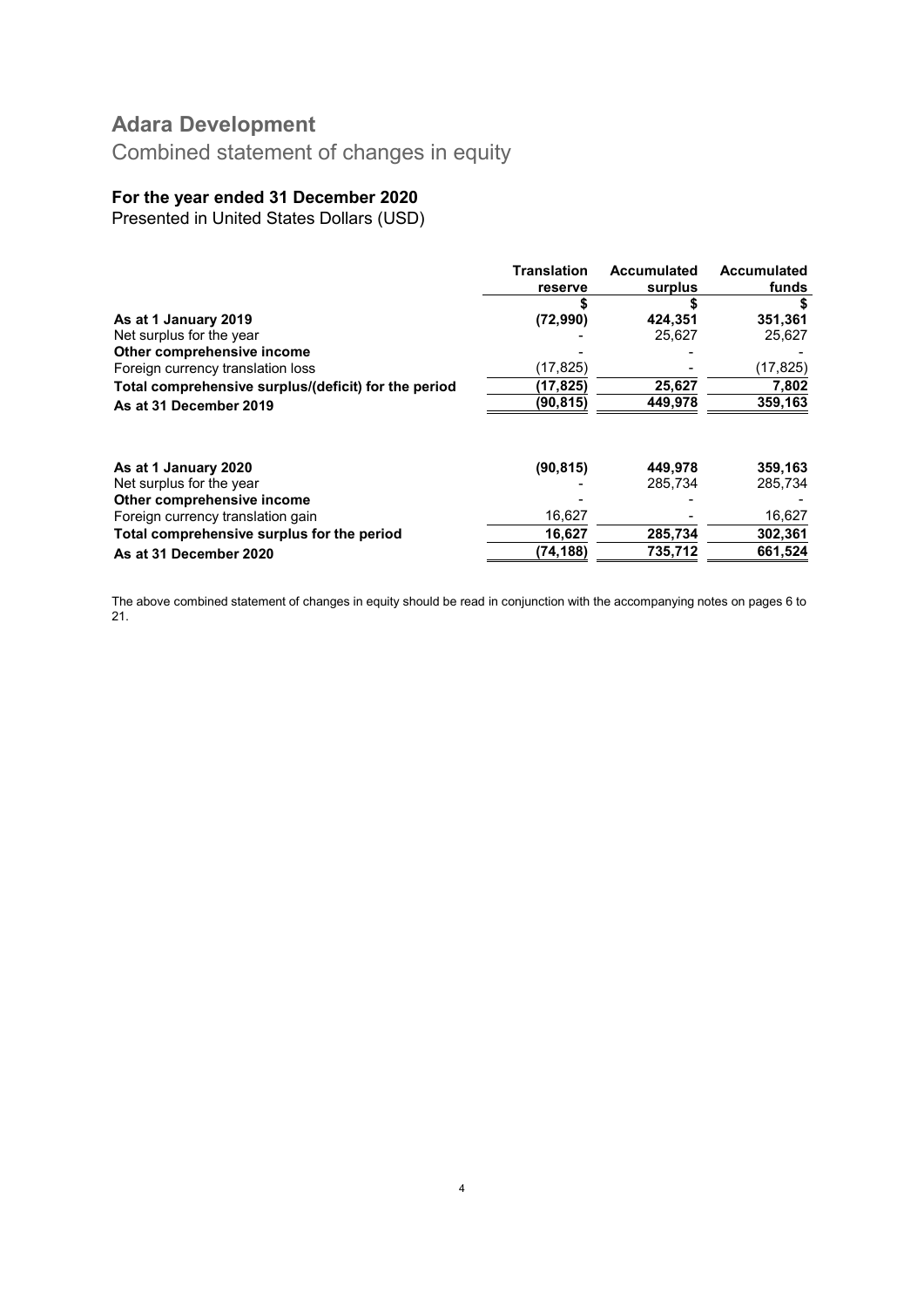Combined statement of cash flows

## For the year ended 31 December 2020

Presented in United States Dollars (USD)

|                                                                                                                                                                                                                                                                                                                                                                                                  |              | 2020                                                                | 2019                                    |
|--------------------------------------------------------------------------------------------------------------------------------------------------------------------------------------------------------------------------------------------------------------------------------------------------------------------------------------------------------------------------------------------------|--------------|---------------------------------------------------------------------|-----------------------------------------|
|                                                                                                                                                                                                                                                                                                                                                                                                  | <b>Notes</b> | \$                                                                  | \$                                      |
| Cash flows from operating activities                                                                                                                                                                                                                                                                                                                                                             |              |                                                                     |                                         |
| Cash received for Maternal Newborn Child Health programmes                                                                                                                                                                                                                                                                                                                                       |              | 366,675                                                             | 599,209                                 |
| Cash received for Remote Community Development programmes                                                                                                                                                                                                                                                                                                                                        |              | 760.736                                                             | 686.367                                 |
| Cash received for general programme support                                                                                                                                                                                                                                                                                                                                                      |              | 1,495,678                                                           | 818.291                                 |
| Cash received for core support expenses                                                                                                                                                                                                                                                                                                                                                          |              | 555,809                                                             | 1,260,481                               |
| Other income received                                                                                                                                                                                                                                                                                                                                                                            |              | 294,911                                                             | 3,142                                   |
| Cash paid for Maternal Newborn Child Health programme expenses                                                                                                                                                                                                                                                                                                                                   |              | (1,228,545)                                                         | (1, 112, 597)                           |
| Cash paid for Remote Community Development programme expenses                                                                                                                                                                                                                                                                                                                                    |              | (1,005,428)                                                         | (1, 181, 707)                           |
| Cash paid for Innovation, Learning & Evaluation                                                                                                                                                                                                                                                                                                                                                  |              | (125, 965)                                                          | (154, 388)                              |
| Cash paid for core support expenses                                                                                                                                                                                                                                                                                                                                                              |              | (808, 951)                                                          | (983, 608)                              |
| Net cash flows from/(used in) operating activities                                                                                                                                                                                                                                                                                                                                               | 8            | 304,920                                                             | (64,810)                                |
|                                                                                                                                                                                                                                                                                                                                                                                                  |              |                                                                     |                                         |
|                                                                                                                                                                                                                                                                                                                                                                                                  |              |                                                                     |                                         |
|                                                                                                                                                                                                                                                                                                                                                                                                  |              |                                                                     |                                         |
|                                                                                                                                                                                                                                                                                                                                                                                                  |              |                                                                     | 54                                      |
| Net cash flows used in investing activities                                                                                                                                                                                                                                                                                                                                                      |              | (16, 244)                                                           | (12, 104)                               |
|                                                                                                                                                                                                                                                                                                                                                                                                  |              |                                                                     |                                         |
|                                                                                                                                                                                                                                                                                                                                                                                                  |              |                                                                     |                                         |
|                                                                                                                                                                                                                                                                                                                                                                                                  |              |                                                                     |                                         |
|                                                                                                                                                                                                                                                                                                                                                                                                  |              |                                                                     |                                         |
| Net increase/(decrease) in cash and cash equivalents                                                                                                                                                                                                                                                                                                                                             |              | 354,376                                                             | (76, 914)                               |
|                                                                                                                                                                                                                                                                                                                                                                                                  |              |                                                                     |                                         |
|                                                                                                                                                                                                                                                                                                                                                                                                  |              |                                                                     |                                         |
|                                                                                                                                                                                                                                                                                                                                                                                                  | 8            | 886,482                                                             | 494,037                                 |
| Cash flows from investing activities<br>Payment for property, plant and equipment<br>Payment for intangible assets<br>Proceeds from sale of assets<br>Cash flows from financing activities<br>Proceeds from borrowings<br>Net cash flows from financing activities<br>Foreign exchange differences<br>Cash and cash equivalents at beginning of year<br>Cash and cash equivalents at end of year |              | (7, 730)<br>(8,920)<br>406<br>65,700<br>65.700<br>38.069<br>494,037 | (10,072)<br>(2,086)<br>(980)<br>571,931 |

The above combined statement of cash flows should be read in conjunction with the accompanying notes on pages 6 to 21.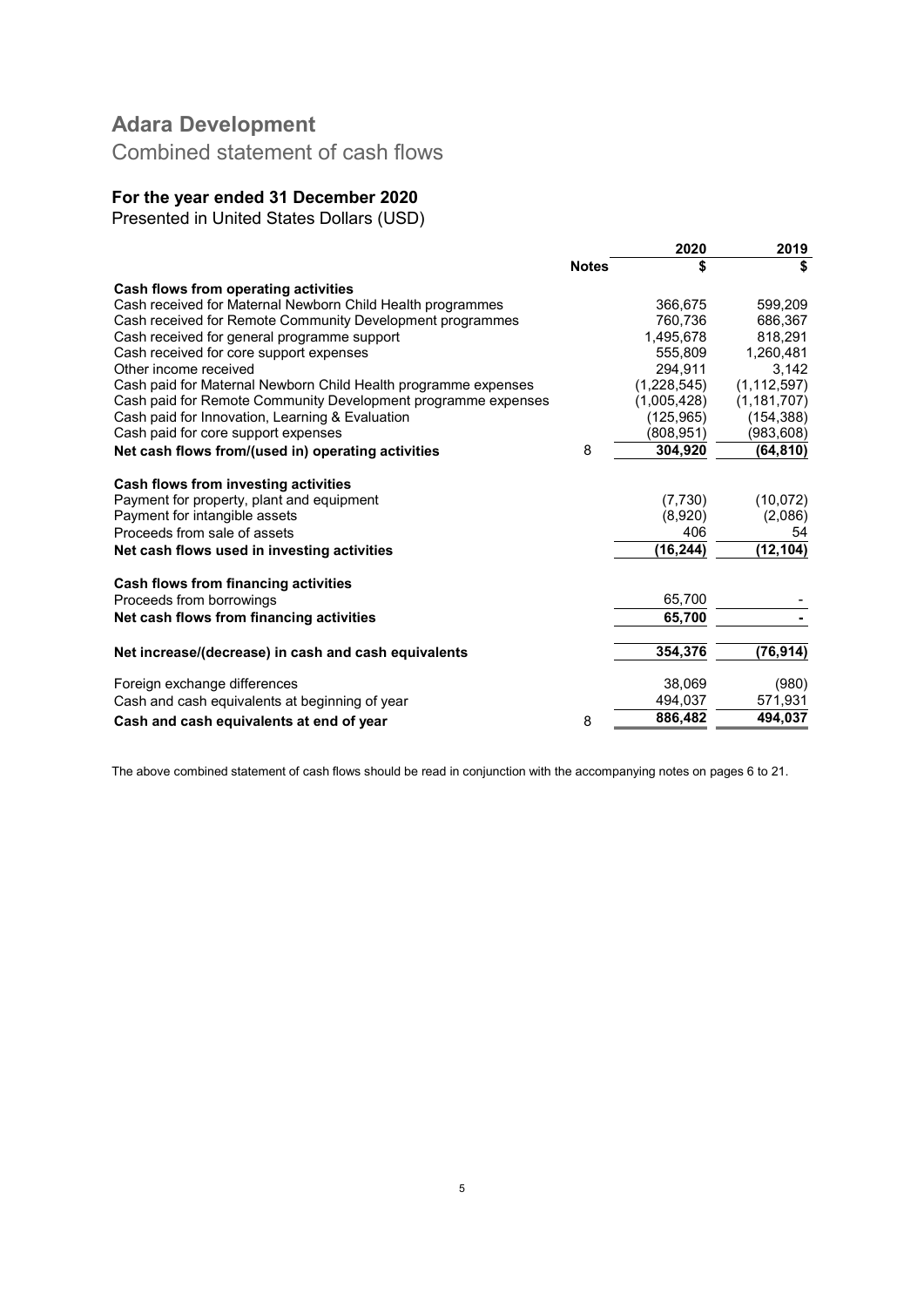# Adara Development Notes to the financial statements

## For the year ended 31 December 2020

### 1. Reporting entity

Adara Development (the "Group") represents collectively a group of legal entities, which are not held by a separate parent entity. The legal entities, as entailed below, are under the decisions of their respective directors or trustees that have mutually agreed to operate under a common Memorandum of Understanding (MOU).

The Group's combined financial statements consist of Adara Development (Australia), Adara Development (Bermuda), Adara Development (UK), Adara Development (Uganda) and Adara Development (USA). For the purpose of presenting to the donors a combined view of the global not for profit activities conducted by the Group, a set of combined financial statements has been prepared which combines all of the assets, liabilities, expenses and contributions of the above named entities into a single set of combined financial statements. This aggregation does not meet the definition of a group as defined by AASB 10 Consolidated Financial Statements.

Adara Development (Australia) is a not for profit company limited by guarantee and domiciled in Australia. Adara Development (Australia) is registered under the Australian Charities and Not-for-profits Commission Act 2012.

Adara Development (Bermuda) is a not for profit entity domiciled in Bermuda. Adara Development (Bermuda) is registered under The Charities Act 2014.

Adara Development (Uganda) was incorporated in Uganda on 13 July 2012 as a foreign NGO under The Non-Governmental Organizations Registration Act, CAP.113. Adara Development (Uganda) was registered with the Ugandan Services Registration Bureau (URSB) on 27 November 2020 as a company limited by guarantee and not having a share capital.

Adara Development (USA) is a not for profit company limited by guarantee and domiciled in the State of New York, United States. Adara Development (USA) is registered as a not-for-profit Corporation as defined by section 501 (c)(3) of the Internal Revenue Code of 1986.

Adara Development (UK) was constituted in the United Kingdom by the Trustees on 20 May 2002, as amended by a Supplementary Deed dated 3 June 2003, a second Supplementary Deed dated 21 June 2010, a third Supplementary Deed dated 18 February 2011 and a fourth Supplementary Deed dated 10 November 2015.

### 2. Statement of preparation

#### 2.1 Statement of compliance

In the opinion of the directors and the trustees, the Group entities are not publicly accountable. The financial report of the Group has been drawn up as a special purpose financial report for distribution to the directors and the stakeholders, for the purpose of presenting a combined view of the financial position and performance of the entities comprising the Combined Adara Development Group as listed in Note 1.

The financial report has been prepared in accordance with the requirements of the recognition and measurement of all applicable Australian Accounting Standards adopted by the Australian Accounting Standards Board ("AASBs") except for AASB 10 Consolidated Financial Statements. The main users of the financial report include, but are not limited to: the general public, our current and potential investors and donors, suppliers, management and employees.

The financial statements were approved by the directors and trustees on 27 April 2021.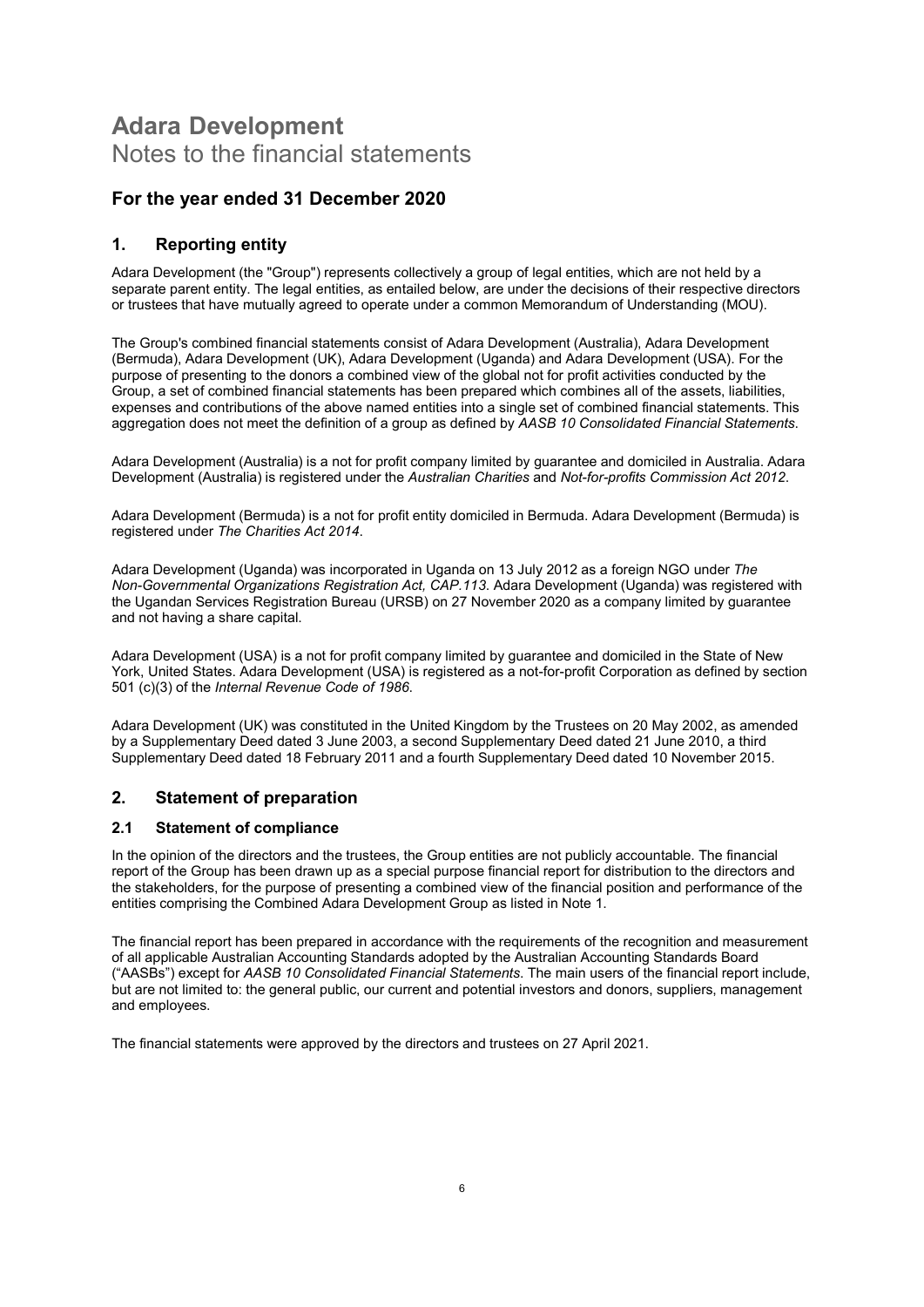## For the year ended 31 December 2020

## 2. Statement of preparation (continued)

The following is a summary of the material accounting policies adopted by the Group in the preparation of the combined financial report. The accounting policies set out below have been applied consistently to all periods presented in the combined financial report unless otherwise stated.

### 2.2 Basis of measurement

These financial statements have been prepared on a going concern basis and are based on the historical cost basis.

Adara Development (the "Group") represents collectively a group of legal entities, which are not held by a separate parent entity. The legal entities - Adara Development (Australia), Adara Development (Bermuda), Adara Development (UK), Adara Development (Uganda) and Adara Development (USA) - are under the decisions of their respective directors or trustees that have mutually agreed to operate under a common Memorandum of Understanding (MOU). The MOU supports the transfer of funds between Adara Development entities in order to meet programme and administration costs.

### 2.3 Use of accounting estimates and judgments

The preparation of a financial report requires management to make judgements, estimates and assumptions that affect the application of policies and reported amounts of assets and liabilities, income and expenses. Actual results may differ from these estimates. The estimates and underlying assumptions are reviewed on an ongoing basis. Revisions to accounting estimates are recognised in the period in which the estimate is revised if the revision affects only that period and future periods.

### COVID-19

The impact of COVID-19 is ongoing and while it has not had a significant detrimental effect on the Group up to 31 December 2020, it is not practicable to estimate the potential impact, positive or negative, after the reporting date. The situation is rapidly changing and is dependent on measures imposed by the government, such as maintaining social distancing requirements, quarantine, travel restrictions and any economic stimulus that may be provided.

### 2.4 Principles of preparing combined financial statements

The financial statements are prepared by combining or aggregating the entities that comprise the Group as set out in Note 1. All inter-entity balances and transactions between the combining entities listed in Note 1, and any unrealised gains and losses on income and expenses arising from inter-entity transactions, are eliminated in preparing the combined financial statements.

### 2.5 Functional and presentation currency

These combined financial statements are presented in US dollars. The functional currency of Adara Development (Bermuda), Adara Development (USA) and Adara Development (UK) is US dollars. The functional currency of Adara Development (Australia) is Australian dollars and is translated to US dollars for the combined financial statements of the Group. The functional currency of Adara Development (Uganda) is Ugandan shillings and is translated to US dollars for the combined financial statements of the Group.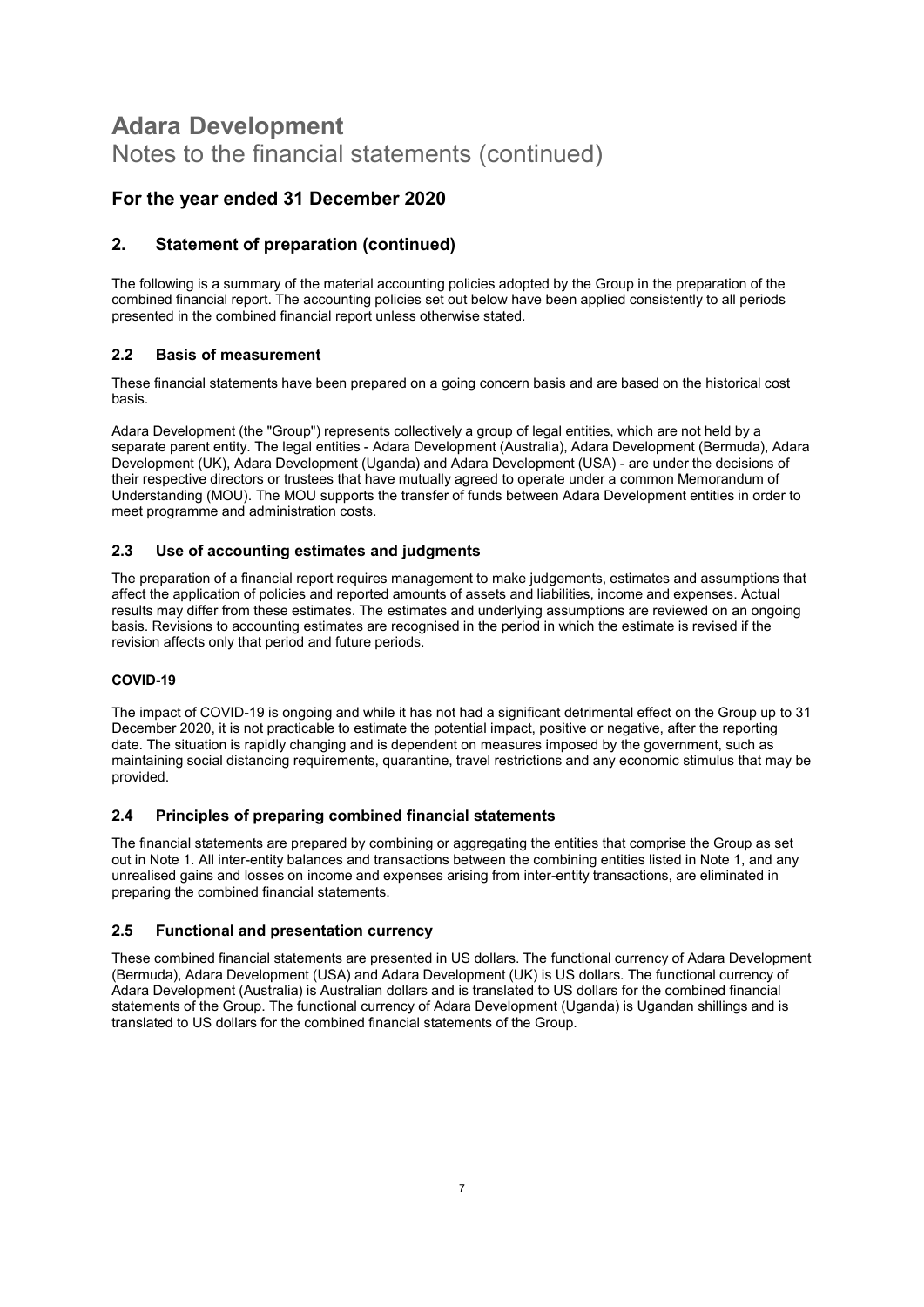## For the year ended 31 December 2020

### 3. Significant accounting policies

The accounting policies set out below have been applied consistently to all periods presented in these financial statements.

#### a) Revenue recognition

Revenue is recognised to the extent that it is probable that the economic benefits will flow to the Group and the revenue can be reliably measured. Revenue is recognised under AASB 1058 unless it has been determined that AASB 15 applied. To be in the scope of AASB 15, the contract must be:

a) enforceable

b) contain performance obligations that are sufficiently specific to enable determination of when the obligation has been satisfied and

c) not result in goods and services specified being retained by the entity

Should these conditions be met the donation is assessed under AASB 15 and is recognised when performance obligations are satisfied. The Group receives the majority of its income from donations which are recognised when received by Adara Development entities.

#### b) Donated goods and services

Amounts relating to goods and services donated are included in the combined financial statements when the Group gains control, economic benefits are probable and the amount of the donation can be reliably measured.

The Group also receives pro-bono professional goods and services, as well as support from skilled volunteers during the financial year, which include legal and compliance support, audit services, medical equipment, volunteer services for events coordination, administration support and medical advisory. The value of these services was not recognised in the combined statement of comprehensive income as it cannot be reliably measured.

### c) Expenses

Expenses are presented by function in the combined statement of profit or loss and other comprehensive income.

#### d) Income tax

No income tax is payable as the entities of the Adara Development are income tax exempt under the jurisdictions in which they operate.

#### e) Non-derivative financial assets

The Group has the following non-derivative financial assets: cash and cash equivalents, and other current assets.

#### (i) Cash and cash equivalents

The Group considers all deposits with financial institutions that can be withdrawn without prior notice or penalty, and all term deposits with an original maturity of 90 days or less, as equivalent to cash.

#### (ii) Other current assets

Other current assets are initially recognised on the date that they are originated at fair value. Subsequent to initial recognition they are carried at amortised cost while prepayments are measured at cost. These amounts are non-interest bearing and unsecured.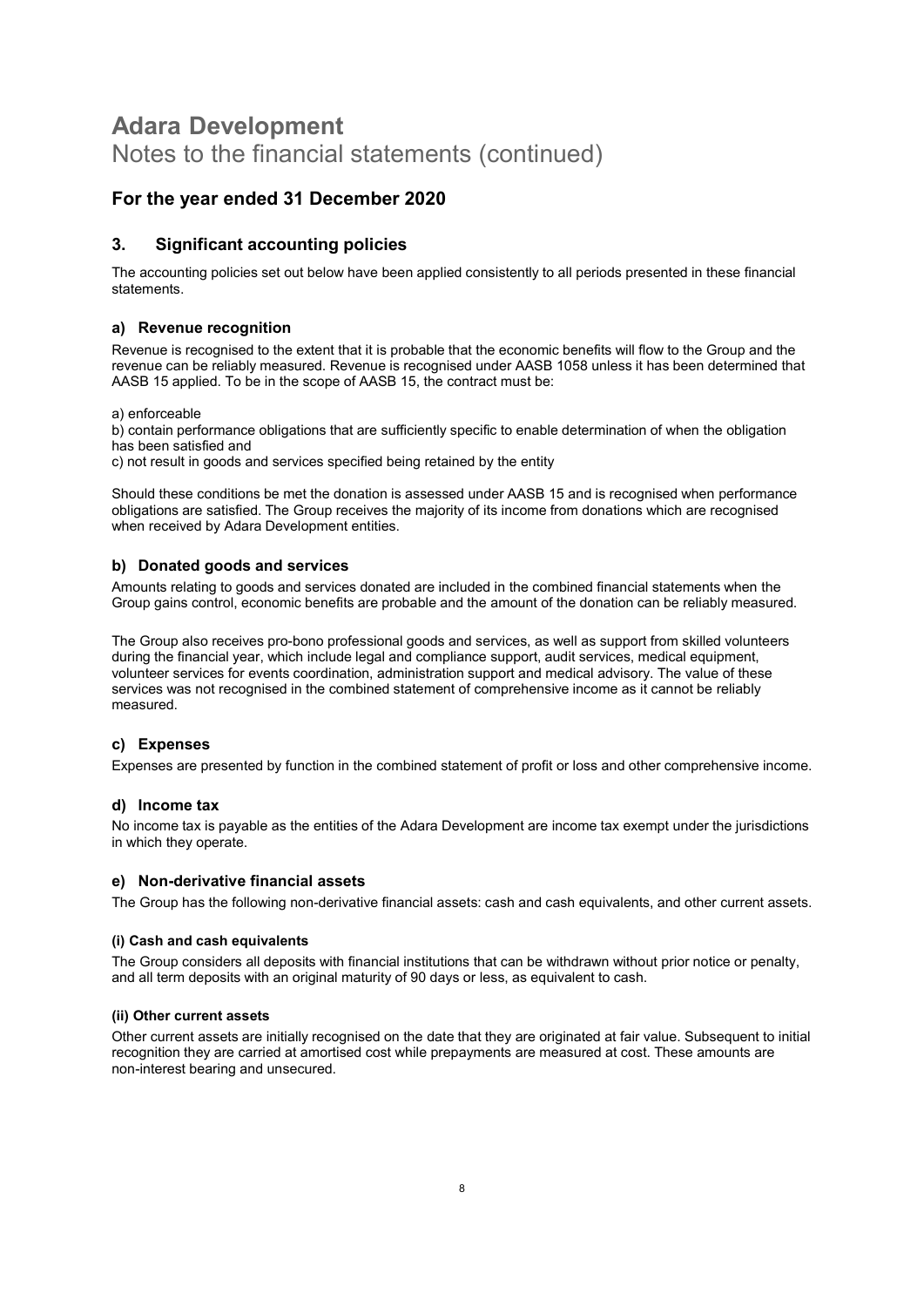## For the year ended 31 December 2020

### 3. Significant accounting policies (continued)

#### f) Property, plant and equipment

Property, plant and equipment is stated at historical cost less depreciation. Historical cost includes expenditure that is directly attributable to the acquisition of the items. Subsequent costs are included in the asset's carrying amount or recognised as a separate asset, as appropriate, only when it is probable that future economic benefits associated with the item will flow to the Group and the cost of the item can be measured reliably.

The carrying amount of any component accounted for as a separate asset is derecognised when replaced. All other repairs and maintenance are charged to profit or loss during the reporting period in which they are incurred. Depreciation on the assets is calculated using the straight-line method to allocate their cost or revalued amounts, net of their residual values, over their estimated useful lives as follows:

| Office equipment | 3 to 5 years |
|------------------|--------------|
| Motor vehicles   | 5 years      |

The assets' residual values and useful lives are reviewed, and adjusted if appropriate, at the end of each reporting period. An asset's carrying amount is written down immediately to its recoverable amount if the asset's carrying amount is greater than its estimated recoverable amount.

#### g) Intangible assets

Intangible assets include website development and software. The costs incurred in developing the website and the costs to enable the use of software, that will contribute to future period financial benefits through revenue generation and/or cost reduction, are capitalised to intangible assets. Costs capitalised include only external direct costs of materials and services.

Website development costs include only those costs directly attributable to the development phase. Software costs include only those costs directly attributable to the purchase of the software and costs directly attributable to the implementation and ongoing use of the software. Intangible assets are only recognised following completion of technical feasibility and where there is an intention and ability to use the asset.

Amortisation of website development and software is calculated on a straight line basis over the period of 4 years, commencing once the asset is in use, for the current and comparative period.

#### h) Non-derivative financial liabilities

The Group has the following non-derivative financial liabilities: financial liabilities measured at amortised cost. Financial liabilities measured at amortised cost comprise trade and other payables. Trade and other payables represent liabilities for goods and services provided to the Group prior to the end of the financial year that are unpaid. These amounts are unsecured and are usually settled within 30 days of recognition.

### i) Employee benefits

#### (i) Short-term employee benefit obligations

The liabilities for salaries and wages, including non-monetary benefits and annual leave expected to be settled wholly within 12 months after the end of the period in which the employees render the related service are recognised in respect of employees' services up to the end of the reporting period and are measured at the undiscounted amounts expected to be paid when the liabilities are settled.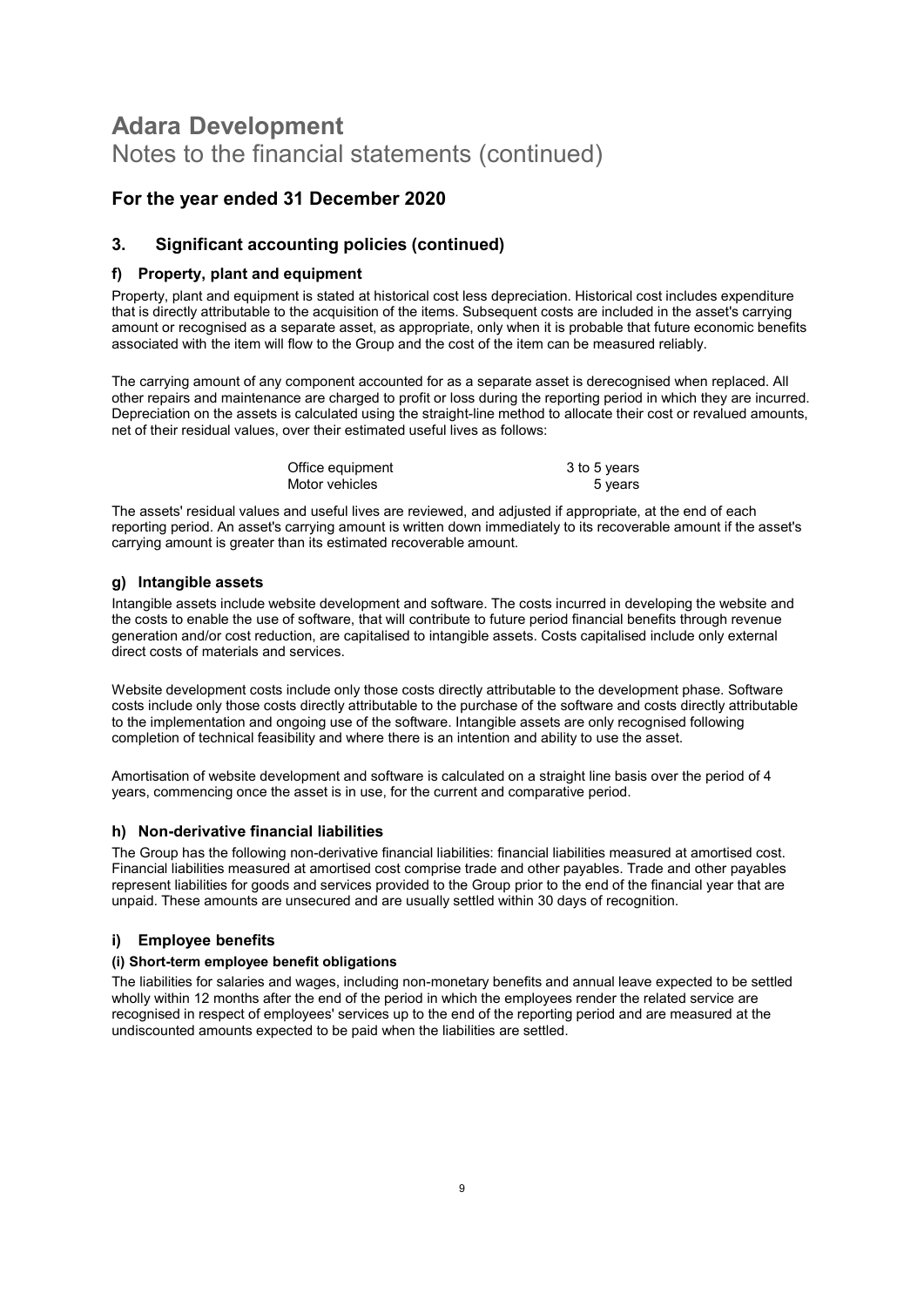## For the year ended 31 December 2020

### 3. Significant accounting policies (continued)

#### i) Employee benefits (continued)

#### (ii) Other long-term employee benefit obligations

The group's net obligation in respect of long term employee benefits is the amount of future benefit that employees have earned in return for their service in the current and prior periods. That benefit is discounted to determine its present value. Re-measurements are recognised in profit or loss in the period in which they arise.

#### j) Foreign currency translation

Foreign currency transactions are translated into the functional currency of each entity using the exchange rates prevailing at the date of the transaction. Foreign exchange gains and losses resulting from the settlement of such transactions are recognised in the combined statement of comprehensive income under foreign exchange gains/losses. Non-monetary items that are measured in terms of historical cost in a foreign currency are translated using the exchange rate as at the date of the initial transaction. Non-monetary items measured at fair value in the foreign currency are translated using the exchange rates at the date when the fair value is determined.

The results and financial position of operations that have a functional currency different from the presentation currency are translated into the presentation currency as follows:

- assets and liabilities are translated at the closing rate at balance date,
- income and expenses and the statement of profit or loss and other comprehensive income are translated at average exchange rates, and
- all resulting exchange differences are recognised in other comprehensive income.

#### k) AASB 9- Financial Instruments

#### (i) Recognition and derecognition

Financial assets and financial liabilities are recognised when Adara Development becomes a party to the contractual provisions of a financial instrument.

Financial assets are derecognised when the contractual rights to the cash flows from the financial asset expire, or when the financial asset and substantially all the risks and rewards are transferred.

A financial liability is derecognised when it is extinguished, discharged, cancelled or expires.

#### (ii) Classification and measurement of financial assets and financial liabilities

AASB 9 contains three principal classification categories for financial assets: measured at amortised cost, Fair Value through Other Comprehensive Income (FVOCI) and Fair Value Through the Statement of Profit or Loss (FVTPL). The classification of financial assets under AASB 9 is generally based on the business model in which a financial asset is managed and its contractual cash flow characteristics. AASB 9 eliminates the previous AASB 139 categories of held to maturity, loans and receivables and available for sale. Under AASB 9, derivatives embedded in contracts where the host is a financial asset in the scope of the standard are never separated. Instead, the hybrid financial instrument as a whole is assessed for classification.

The following table and the accompanying notes below explain the measurement categories under AASB 9 for each class of Adara Development Group's financial assets and liabilities as at 31 December 2020.

| In dollars                   | <b>Classification under AASB 9</b>      |
|------------------------------|-----------------------------------------|
| <b>Financial assets</b>      |                                         |
| Cash and cash equivalents    | Financial asset at Amortised Cost       |
| Trade and other receivables  | Financial asset at Amortised Cost       |
| <b>Financial liabilities</b> |                                         |
| Trade and other payables     | Financial liabilities at Amortised Cost |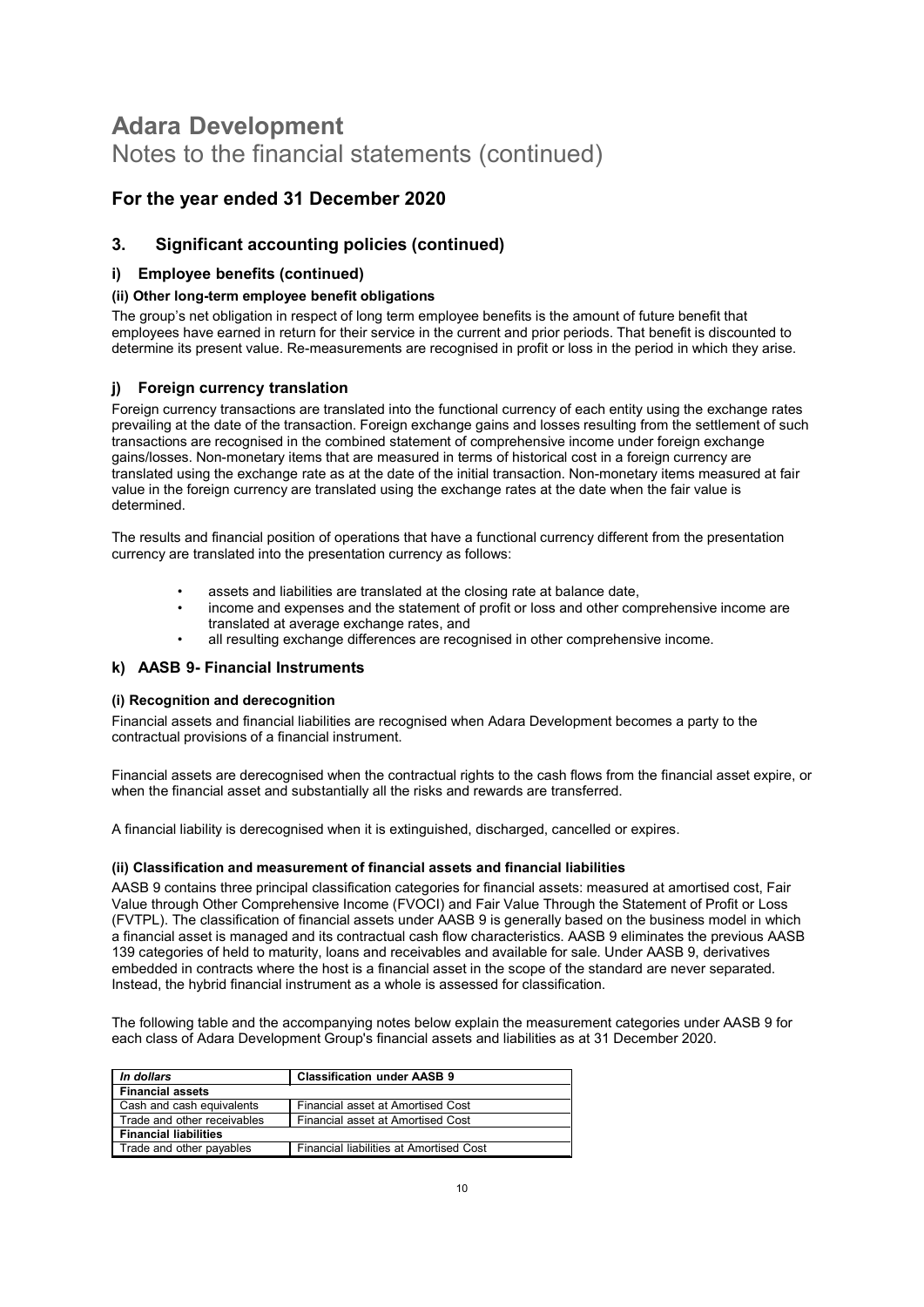## For the year ended 31 December 2020

### 3. Significant accounting policies (continued)

#### k) AASB 9- Financial Instruments (continued)

#### (iii) Impairment of financial assets

AASB 9 replaces the 'incurred loss' model in AASB 139 with an 'expected credit loss' (ECL) model. The new impairment model applies to financial assets measured at amortised cost, contract assets and debt investments at FVOCI, but not to investments in equity instruments. Under AASB 9, credit losses are recognised earlier than under AASB 139.

For assets in the scope of the AASB 9 impairment model, impairment losses are generally expected to increase and become more volatile. Adara Development has determined that there has been no impairment requirements as at 31 December 2020 which require an additional allowance for impairment.

#### l) Leases

The Group has applied AASB 16 for the 2020 financial year, as well as comparative figures.

#### Policy applicable from 1 January 2019 under AASB 16

At inception of a contract, the Group assessed whether a contract is, or contains, a lease. A contract is, or contains, a lease if the contract conveys the right to control the use of an identified asset for a period of time in exchange for consideration. To assess whether a contract conveys the right to control as identified asset, the Group assesses whether:

• The contract involves the use of an identified asset - this may be explicitly or implicitly and should be physically distinct or represent substantially all of the capacity of a physically distinct asset.

• The Group has the right to obtain substantially all of the economic benefits from the use of the asset throughout the period of use; and

• The Group has the rights to direct the use of the asset. The Group has this right when it has the decision-making rights that are most relevant to changing how and for what purpose the asset is used. In rare cases where the decision about how and for what purpose the asset is used is predetermined, the Group has the right to direct the use of the asset if either:

- It has the right to operate the asset; or

- It designed the asset in a way that predetermines how and for what purpose it will be used.

This policy is applied to contracts entered into, or changed, on or after 1 January 2019.

#### As a lessee:

The Group recognised a right-to-use asset and a lease liability at the lease commencement date. The right-of-use asset is measured at cost, which comprises the initial amount of the lease liability adjusted for any lease payments made at or before the commencement date, plus any initial direct costs incurred and an estimate of costs to dismantle and remove the underlying asset or to restore the underlying asset or the site on which it is located, less any lease incentives received.

The right-of-use asset is subsequently depreciated using the straight-line method from the commencement date to the earlier of the end of the useful life of the right-to-use asset or the end of the lease term. The estimated useful life is determined on the same basis as those of property and equipment. In addition, the right-of-use asset is periodically reduced by impairment losses, if any, and adjusted for certain remeasurements of the lease liability.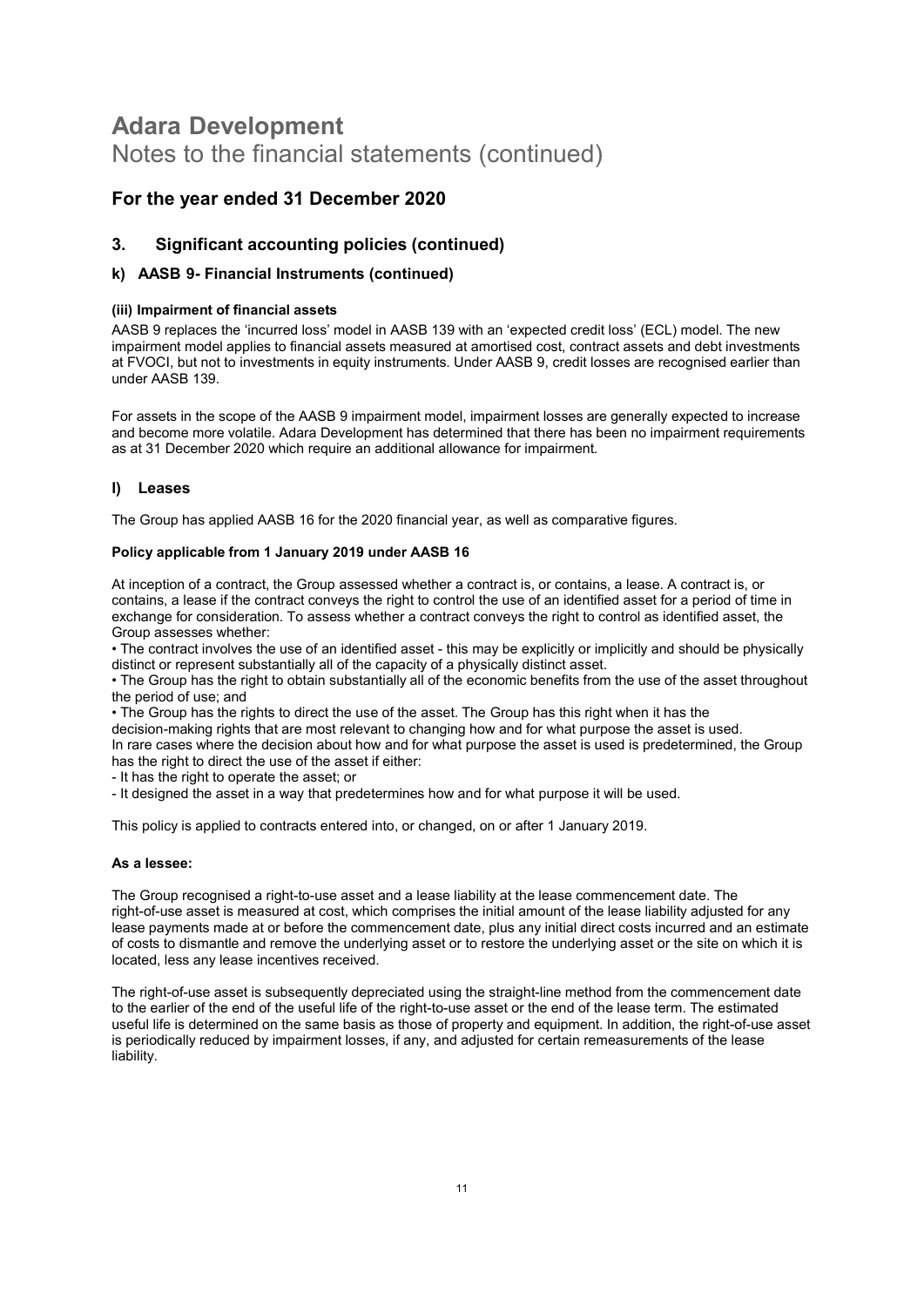## For the year ended 31 December 2020

## 3. Significant accounting policies (continued)

### l) Leases (continued)

The lease liability is initially measured at the present value of the lease payments that are not paid at the commencement date, discounted using the interest rate implicit in the lease or, if that rate cannot be readily determined, the Group's incremental borrowing rate. Generally, the Group uses its incremental borrowing rate as the discount rate.

Lease payments included in the measurement of the lease liability comprise the following:

• Fixed payments;

• Amounts expected to be payable under a residual value guarantee; and

• The exercise price under a purchase option that the Group is reasonable certain to exercise, lease payments in an option renewal period if the group is reasonably certain to exercise an extension option, and penalties for early termination unless the Group is reasonably certain not to terminate early.

The lease liability is measured at amortised cost using the effective interest rate method. It is remeasured when there is a change in future lease payments arising from a change in an index or rate or a change in the afore-mentioned options exercisable. When the lease liability is remeasured in this way, a corresponding adjustment is made to the carrying amount of the right-of-use asset, or it is recorded in profit or loss if the carrying amount of the right-of-use asset has been reduced to zero.

#### Short-term leases and leases of low-value assets

The Group has elected not to recognise right-of-use assets and lease liabilities for the short-term leases. The Group recognises lease payments associated with these leases as an expense on a straight-line basis over the lease term.

### m) Government grants and assistance

Government payments in relation to support during the Coronavirus crisis were received. Government grants are recognised when received and all attached conditions will be complied with. When the grant relates to an expense item, it is recognised as income on a systematic basis over the periods that the related costs, for which it is intended to compensate, are expensed.

### n) New and revised accounting standards and interpretations

The Group has adopted all of the new or amended Accounting Standards and Interpretations in line with Australian Accounting Standards Board ("AASB") that are mandatory.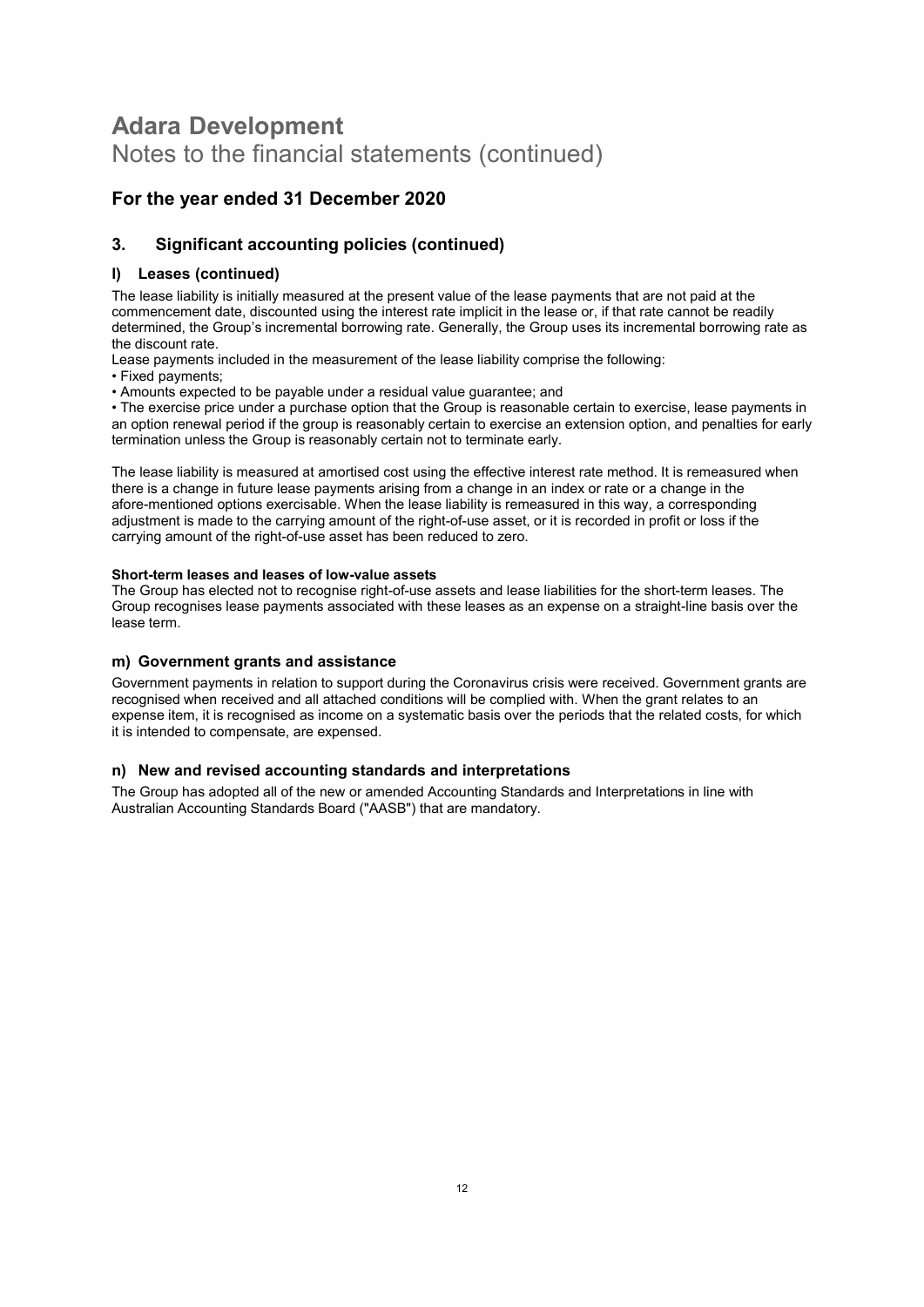## For the year ended 31 December 2020

## 4. Other income

|                                  | 2020    | 2019   |
|----------------------------------|---------|--------|
|                                  |         |        |
| Government grants and assistance | 297.917 |        |
| Interest and other income        | 4.517   | 15,208 |
|                                  | 302,434 | 15.208 |

## 5. Maternal Newborn Child Health programme costs

|                                                       | 2020      | 2019      |
|-------------------------------------------------------|-----------|-----------|
|                                                       |           |           |
| Kiwoko Hospital                                       | 782.467   | 792.660   |
| Early childhood intervention for infants at high-risk | 158       | 9.657     |
| Hospital to Home                                      | 86.216    | 127.981   |
| Safe Bubble CPAP                                      | 14.499    | 13.067    |
| Building capacity in newborn health services          | 4.962     | 7.486     |
| Programme support                                     | 530,359   | 380,724   |
|                                                       | 1.418.661 | 1,331,575 |

## 6. Remote Community Development programme costs

|                                                         | 2020    | 2019    |
|---------------------------------------------------------|---------|---------|
|                                                         | S       |         |
| Adara Development Nepal - Adara Kids                    | 16.364  | 34,635  |
| Adara Development Nepal - Humla                         | 261,625 | 317.153 |
| Adara Development Nepal - Tibetan Medicine Practitioner | 17.432  | 20.614  |
| Adara Development Nepal - Ghyangfedi                    | 94.099  | 138,781 |
| Hands in Outreach                                       | 11.574  | 11.173  |
| Himalayan Children's Society                            | 63.488  | 119,808 |
| Himalayan Medical Foundation                            | 27.067  | 41,542  |
| The Himalayan Innovative Society                        | 30.801  | 29.231  |
| The Women's Foundation                                  | 15.824  | 5,426   |
| Programme support                                       | 284,457 | 202,257 |
|                                                         | 822.731 | 920.620 |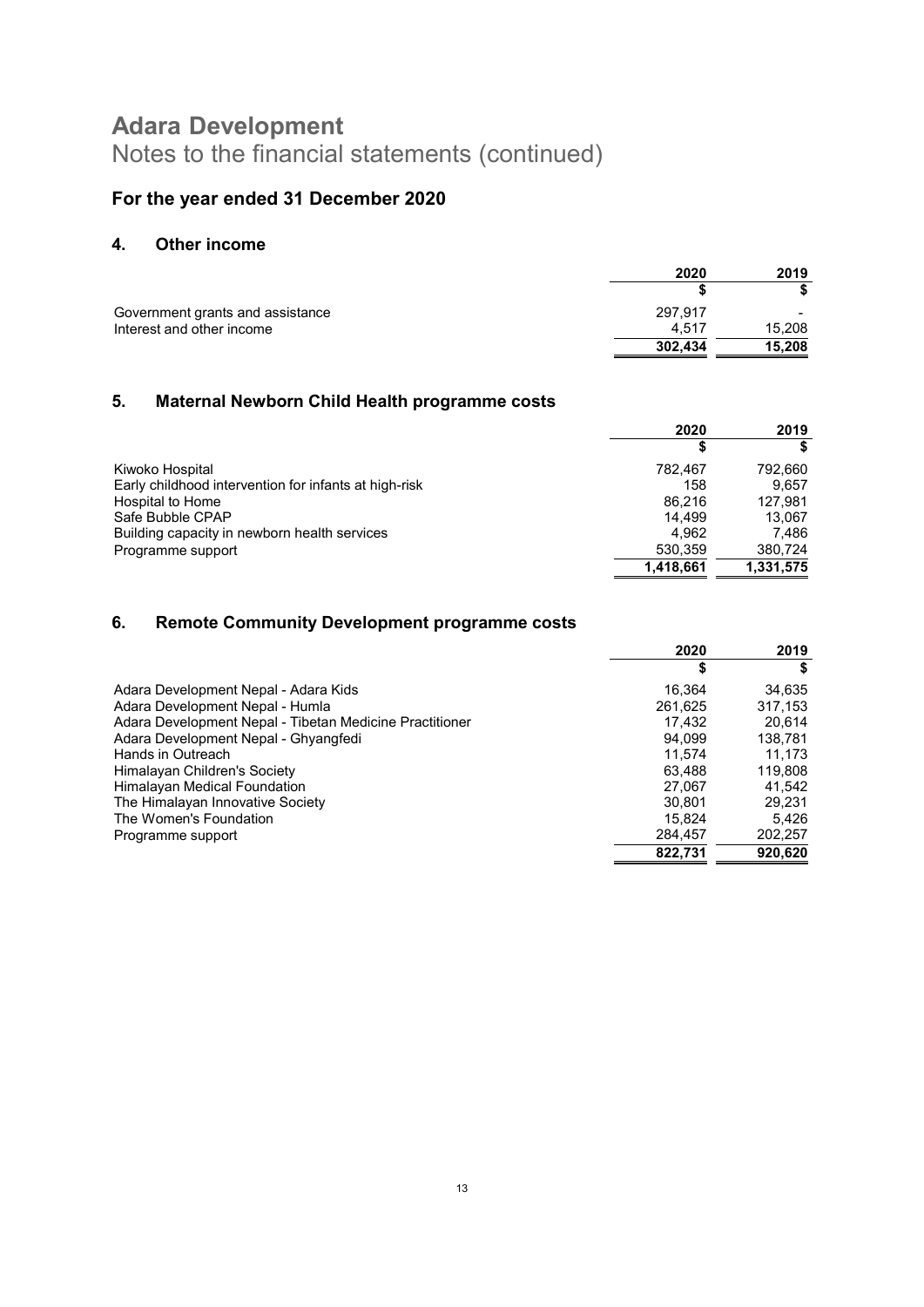## For the year ended 31 December 2020

### 7. Core support

|                                              | 2020    | 2019      |
|----------------------------------------------|---------|-----------|
|                                              | \$      |           |
| Depreciation and amortisation                | 47.431  | 55,695    |
| Employee related expenses                    | 611,939 | 670,157   |
| Finance, governance and compliance           | 41.004  | 51,618    |
| IT and telecommunications                    | 85,031  | 82,595    |
| Occupancy                                    | 27.403  | 64,160    |
| Office and other operating costs             | 10.258  | 13,815    |
| Partnerships, development and communications | 25,177  | 46.475    |
| Travel                                       | 23,979  | 51,480    |
| Foreign exchange gains                       | 1,210   | 548       |
|                                              | 873,432 | 1,036,543 |

Core support expenses, including administration expenses, are funded by Adara Advisors Pty. Limited, Adara Partners (Australia) Pty. Limited and a small number of other Core Support partners. This ensures that donations received from other donors are used for Adara programmes in Maternal Newborn Child Health, Remote Community Development, partner organisations, staff on the ground and other programme support including innovation, learning and evaluation activities.

### 8. Cash and cash equivalents

### 8.1 Cash and cash equivalents

|                                                | 2020    | 2019    |
|------------------------------------------------|---------|---------|
|                                                |         |         |
| Cash at bank and on hand:                      |         |         |
| Core Support                                   | 99.088  | 64.826  |
| <b>General Restricted</b>                      | 383.396 | 109.051 |
| Maternal Newborn Child Health Restricted       | 208.884 | 81.478  |
| <b>Remote Community Development Restricted</b> | 195.114 | 238,682 |
|                                                | 886,482 | 494,037 |

### 8.2 Reconciliation of net surplus / (deficit) to net cash flows from operating activities

|                                                    | 2020      | 2019      |
|----------------------------------------------------|-----------|-----------|
|                                                    |           |           |
| Net surplus for the year                           | 285.734   | 25,627    |
| Adjustments for non-cash income and expense items: |           |           |
| Depreciation and amortisation expense              | 11.843    | 18.708    |
| (Increase) / decrease in other current assets      | (21,086)  | (48, 594) |
| Increase / (decrease) in trade creditors           | (48, 296) | (8,613)   |
| Increase / (decrease) in employee benefits         | 71.552    | 22,856    |
| Increase / (decrease) in other non-cash expenses   | 5,173     | (74,794)  |
| Net cash from/(used in) operating activities       | 304.920   | (64, 810) |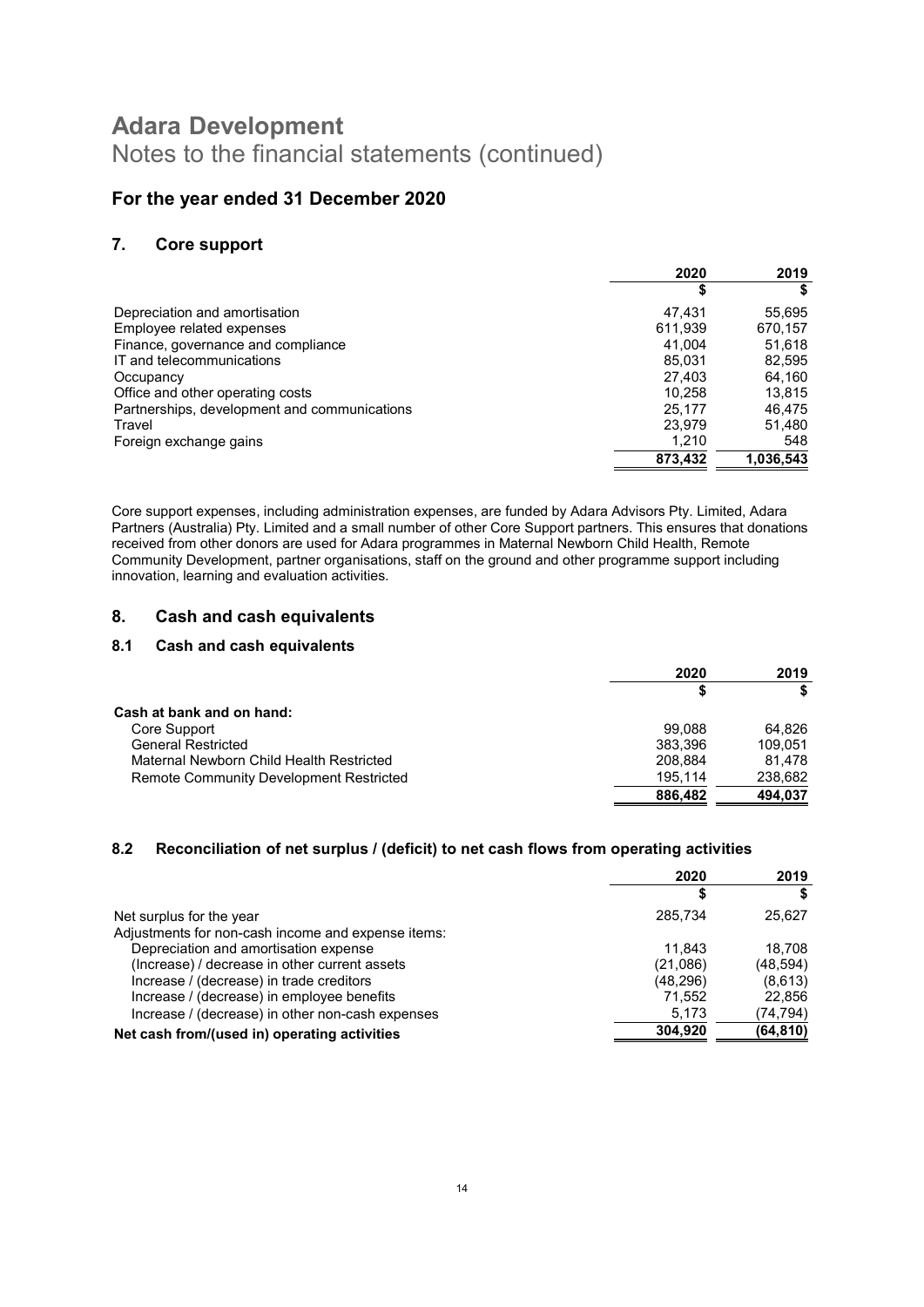# For the year ended 31 December 2020

## 9. Trade and other current assets

|                   | 2020    | 2019   |
|-------------------|---------|--------|
|                   |         |        |
| Other receivables | 42.018  | 35,219 |
| Prepayments       | 22,716  | 28,210 |
| Trade receivables | 54,574  | 34,794 |
|                   | 119,308 | 98,223 |

## 10. Property, plant and equipment

|                                                                           | 2020    | 2019     |
|---------------------------------------------------------------------------|---------|----------|
| <b>Office Equipment</b>                                                   | \$      | \$       |
| Cost                                                                      |         |          |
| At the beginning of the financial year                                    | 52,296  | 47,457   |
| Additions                                                                 | 9,294   | 10,173   |
| Disposals                                                                 |         | (5, 532) |
| Exchange differences                                                      | 1,325   | 198      |
| At the end of the financial year                                          | 62,915  | 52,296   |
|                                                                           |         |          |
| <b>Accumulated Depreciation</b><br>At the beginning of the financial year | 39,558  | 34,964   |
| Depreciation charge for the year                                          | 8,934   | 9,971    |
| Disposals                                                                 |         | (5,521)  |
| Exchange differences                                                      | 781     | 144      |
| At the end of the financial year                                          | 49,273  | 39,558   |
|                                                                           |         |          |
| Net book value at the end of the financial year                           | 13,642  | 12,738   |
|                                                                           |         |          |
|                                                                           | 2020    | 2019     |
| <b>Motor vehicles</b>                                                     | \$      | \$       |
| Cost                                                                      |         |          |
| At the beginning of the financial year                                    | 1,060   | 1,043    |
| Disposals                                                                 | (1,053) |          |
| Exchange differences                                                      | (7)     | 17       |
| At the end of the financial year                                          |         | 1,060    |
| <b>Accumulated Depreciation</b>                                           |         |          |
| At the beginning of the financial year                                    | 830     | 607      |
| Depreciation charge for the year                                          | 35      | 212      |
| Disposals                                                                 | (860)   |          |
| Exchange differences                                                      | (5)     | 11       |
| At the end of the financial year                                          |         | 830      |
|                                                                           |         | 230      |
| Net book value at the end of the financial year                           |         |          |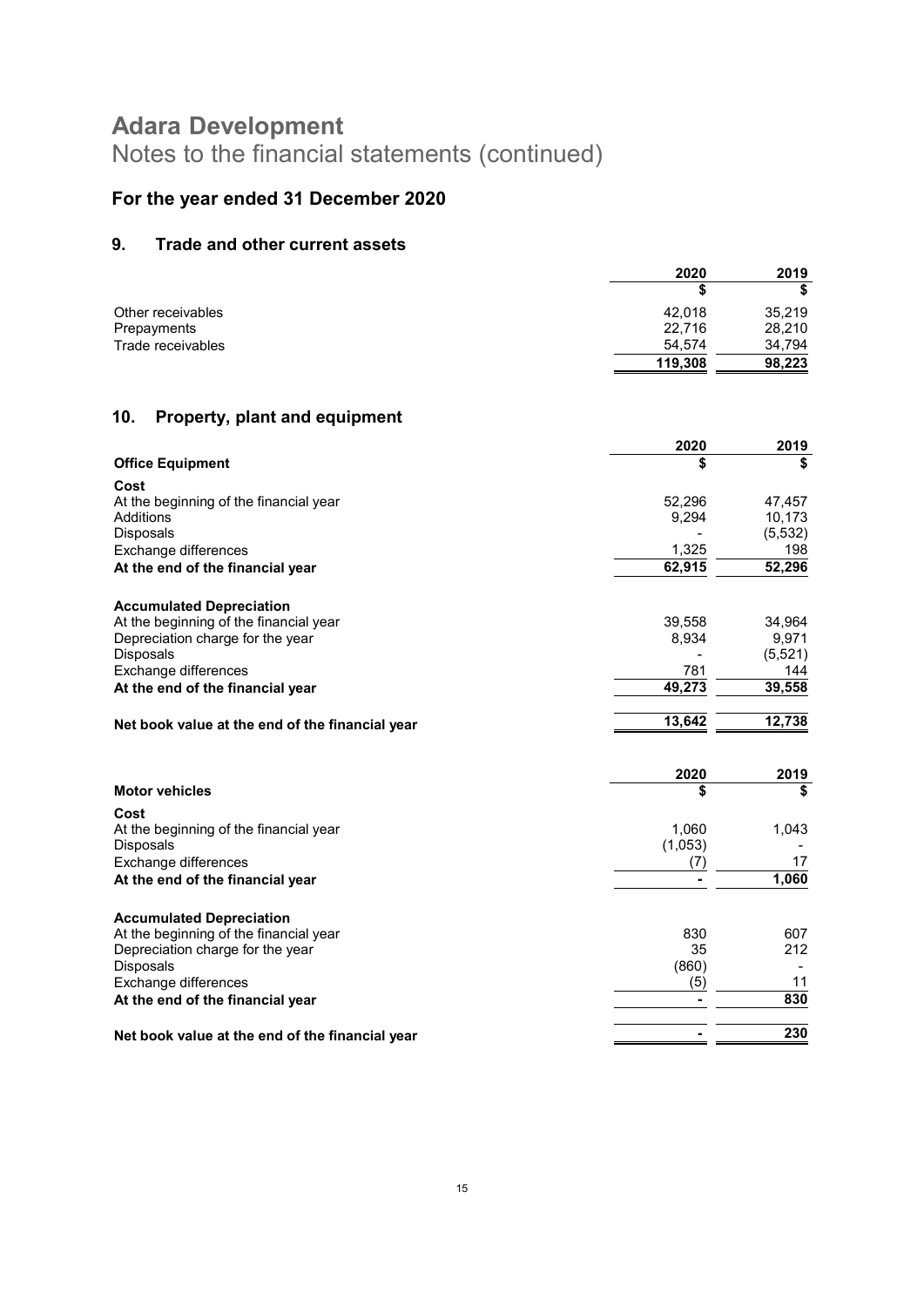# For the year ended 31 December 2020

## 10. Property, plant and equipment (continued)

|                                                       | 2020   | 2019   |
|-------------------------------------------------------|--------|--------|
| <b>Right of Use Asset</b>                             |        | \$     |
| Cost                                                  |        |        |
| At the beginning of the financial year                | 62,752 |        |
| Additions                                             |        | 62,752 |
| At the end of the financial year                      | 62,752 | 62,752 |
| <b>Accumulated Depreciation</b>                       |        |        |
| At the beginning of the financial year                | 19,174 |        |
| Depreciation charge for the year                      | 20,916 | 19,174 |
| At the end of the financial year                      | 40,090 | 19,174 |
| Net book value at the end of the financial year       | 22,662 | 43,578 |
|                                                       | 2020   | 2019   |
| <b>Medical Equipment</b>                              | \$     | \$     |
| Cost                                                  |        |        |
| At the beginning of the financial year                | 64,926 | 63,856 |
| Exchange differences                                  | (407)  | 1,070  |
| At the end of the financial year                      | 64,519 | 64,926 |
| <b>Accumulated Depreciation</b>                       |        |        |
| At the beginning of the financial year                | 39,602 | 17,663 |
| Depreciation charge for the year                      | 21,507 | 21,642 |
| Exchange differences                                  | (249)  | 297    |
| At the end of the financial year                      | 60,860 | 39,602 |
| Net book value at the end of the financial year       | 3,659  | 25,324 |
| Total net book value at the end of the financial year | 39,963 | 81,870 |
|                                                       |        |        |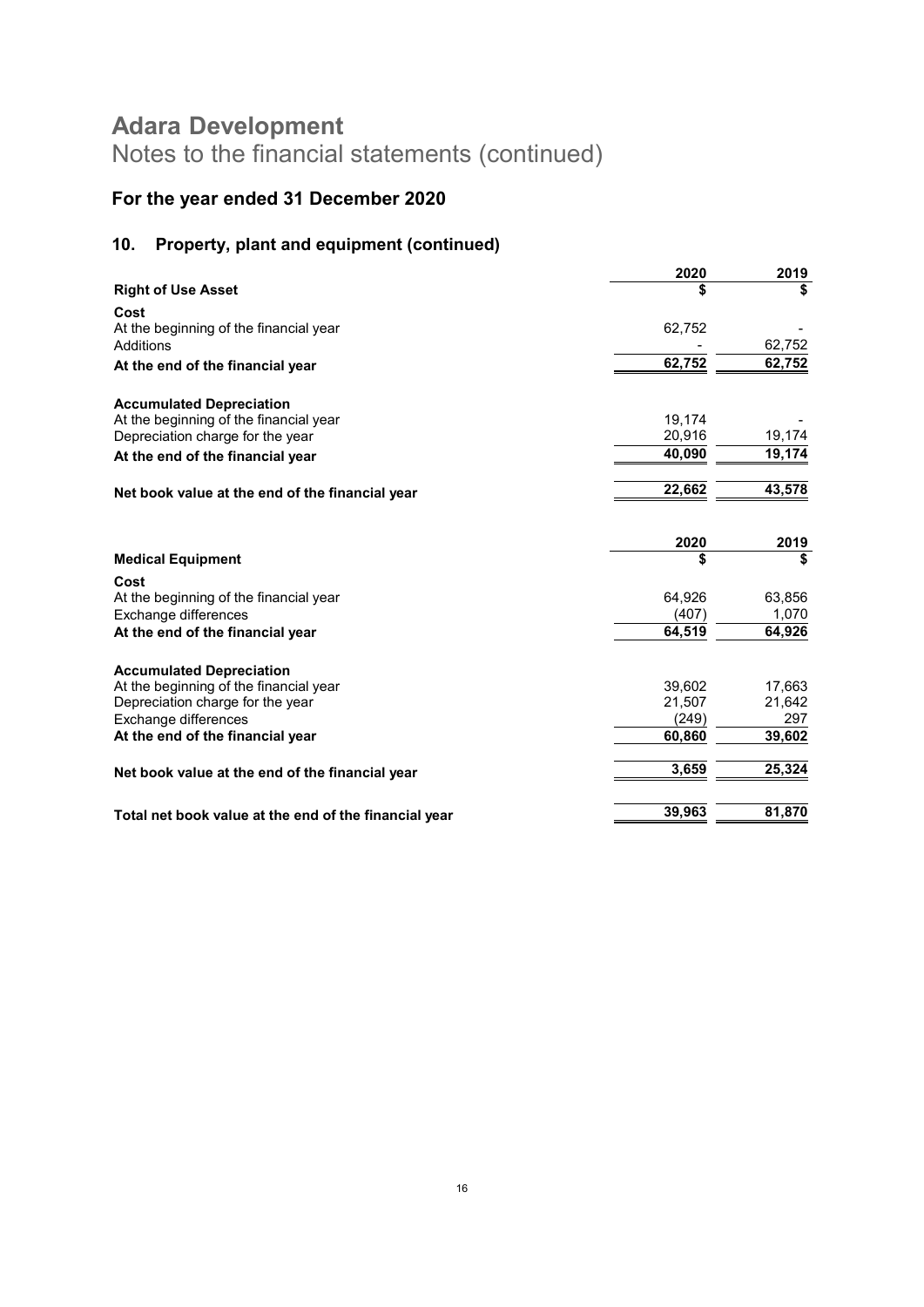# For the year ended 31 December 2020

## 11. Intangible assets

| \$     |                                |
|--------|--------------------------------|
|        |                                |
|        |                                |
| 19,688 | 19,795                         |
| 9,951  |                                |
|        | (107)                          |
| 31,632 | 19,688                         |
|        |                                |
| 19,416 | 19,304                         |
| 239    | 217                            |
| 1,967  | (105)                          |
| 21,622 | 19,416                         |
| 10,010 | 272                            |
|        |                                |
| 2020   | 2019                           |
|        | \$                             |
|        |                                |
| 53,221 | 51,403                         |
|        | 2,098                          |
|        | (280)                          |
| 58,609 | 53,221                         |
|        |                                |
| 48,398 | 40,309                         |
| 2,635  | 8,308                          |
| 4,900  | (219)                          |
| 55,933 | 48,398                         |
| 2,676  | 4,823                          |
|        | 5,095                          |
|        | 1,993<br>\$<br>5,388<br>12,686 |

## 12. Trade and other payables

|                  | 2020   | 2019   |
|------------------|--------|--------|
|                  |        |        |
| Accrued expenses | 8,762  | 25,735 |
| Other payables   | 1,856  |        |
| Trade payables   | 8.849  | 42,028 |
|                  | 19.467 | 67,763 |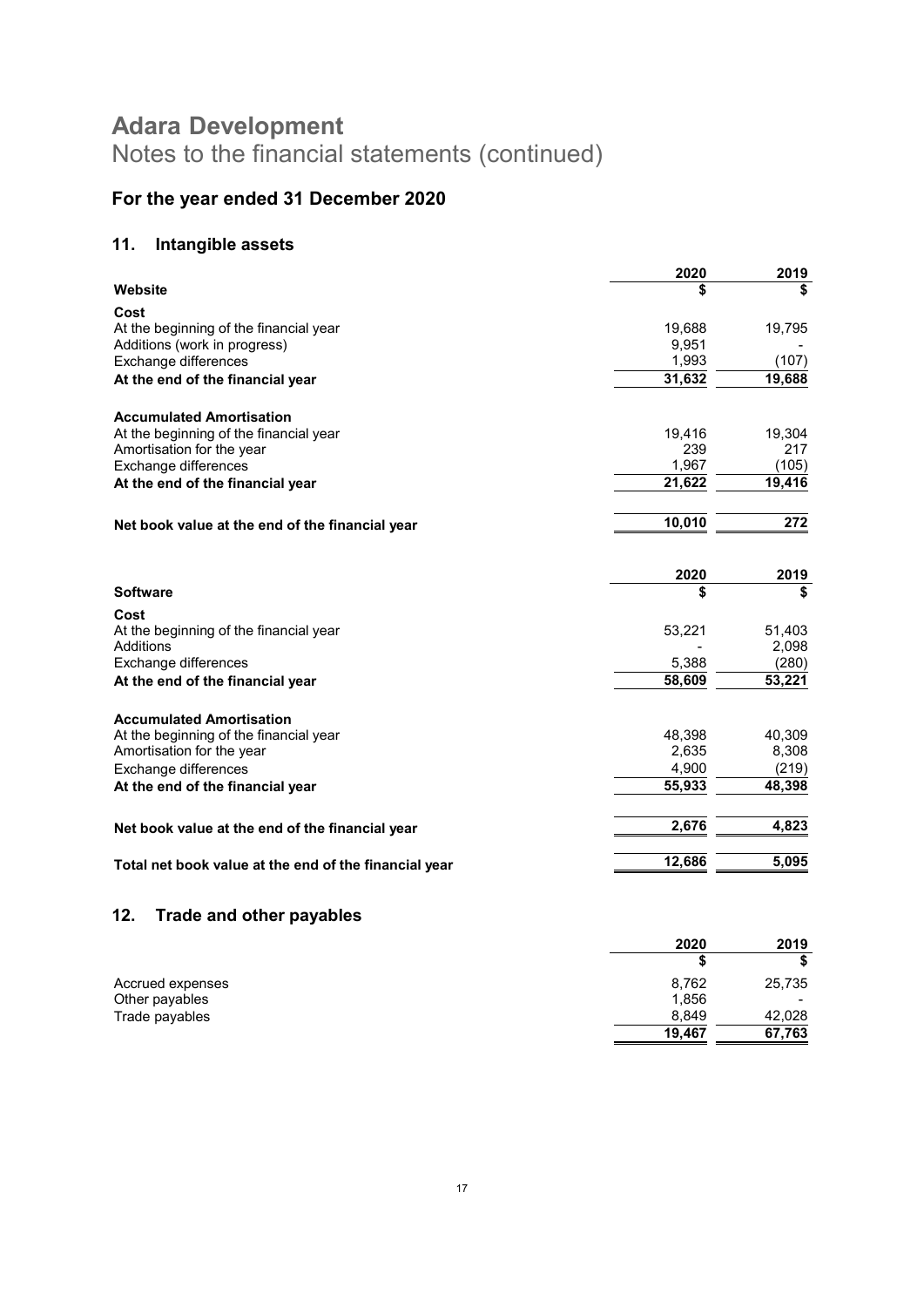## For the year ended 31 December 2020

### 13. Employee benefits

|                                      | 2020    | 2019    |
|--------------------------------------|---------|---------|
|                                      | \$      | \$      |
| <b>Current</b>                       |         |         |
| Annual leave                         | 103,692 | 64,874  |
| Other employee accruals              | 47,896  | 43,872  |
| <b>PAYG</b>                          | 8,436   | 9,760   |
| Superannuation/NSSF                  | 5,001   | 5,177   |
| Sick leave liability                 | 24,340  | 6,011   |
|                                      | 189,365 | 129,694 |
| <b>Non-current</b>                   |         |         |
| Long service leave                   | 30,180  | 18,300  |
|                                      | 30,180  | 18,300  |
|                                      |         |         |
| 14.<br><b>Borrowings non-current</b> |         |         |

## 2020 2019  $\overline{\text{ }}$ Borrowings non-current 65,700  $65,700$

On the 11th May 2020, the Company received loan proceeds from the Small Business Administration of \$65,700 under the Paycheck Protection Program ("PPP") established by the Coronavirus Aid, Relief and Economic Security (CARES) Act. The loan is subject to the terms as set out in the loan agreement dated 7th May 2020 and as varied by the PPP Loan Program. The loan together with the interest may be forgiven to the extent that the proceeds of the loan are used for eligible expenditures described in the CARES Act. No determination has been made as to whether the Company will be eligible for forgiveness, in whole or in part. The loan bears interest at a rate of 1% and is due in 24 months. The loan is subject to forgiveness and no collateral was required.

### 15. Related party transactions

### a) Directors' and Trustees' compensation

No amounts are payable by Adara Development entities to the directors or trustees of individual entities in the Group. The directors and trustees have given their services to the Group without charge.

### b) Transactions with director-related entities

The entities combined in this report form the Adara Development Group, as described in Note 1.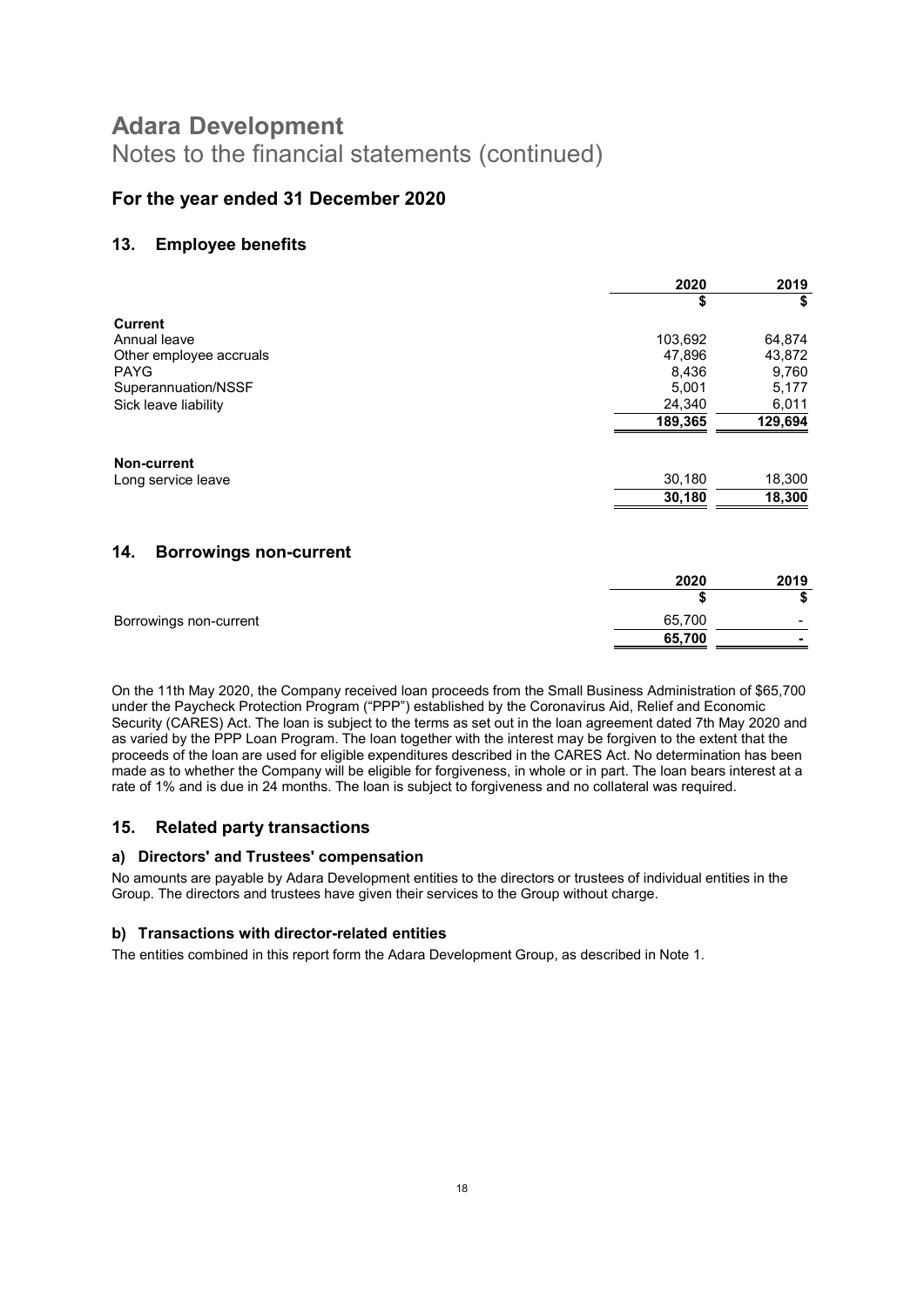## For the year ended 31 December 2020

### 15. Related party transactions (continued)

#### b) Transactions with director-related entities (continued)

The Group is managed and administered by Adara Development (Australia). Adara Development (Australia) in its capacity as manager and administrator determines the projects in respect of which the Group is involved and is responsible for general management and operational decision-making in relation to all in-country programmes (including recruiting and managing global staff).

Additionally, Remote Community Development and Innovation, Learning and Evaluation Nepal programme support is paid to Adara Development (Australia)'s foreign operation in Nepal (INGO). In 2020, Adara Development (the "Group") transferred \$729,070 (2018: \$884,928) to the INGO.

The Group has received donations from the following related parties:

|                                                        | 2020    | 2019      |
|--------------------------------------------------------|---------|-----------|
|                                                        |         |           |
| Adara Advisors Pty. Limited cash and in-kind donations | 42.619  | 58.896    |
| Adara Partners (Australia) Pty. Limited cash donations | 436.753 | 1,255,172 |
|                                                        | 479.372 | 1,314,068 |

Adara Advisors Pty. Limited, solely owned by Audette Evelyn Exel AO, is a financial services business established to be the principal provider of direct and indirect funding to the Group for core support costs and support for emergency project costs. Adara Advisors Pty. Limited was established in 2006. It is the successor business to the first related party business, established in 1998 in Bermuda.

Adara Partners (Australia) Pty. Limited was established in 2014 to provide direct and indirect funding to the Group for core support costs and support for emergency project costs.

As at balance sheet date Adara Advisors Pty. Limited and its predecessor business together with Adara Partners (Australia) Pty. Limited had contributed \$12,842,297 (AUD16,343,496) in total to the Group.

In addition to the donations from Adara Advisors Pty. Limited and Adara Partners (Australia) Pty. Limited disclosed above, during the year donations of \$102,877 (2019: \$9,616) were received by individual entities in the Group from their Board of Directors,Trustees or director-related entities.

#### c) Other key management personnel transactions

There were no other transactions between the Group and key management personnel.

### 16. Key management personnel remuneration

The key management personnel of the Group are its directors and trustees.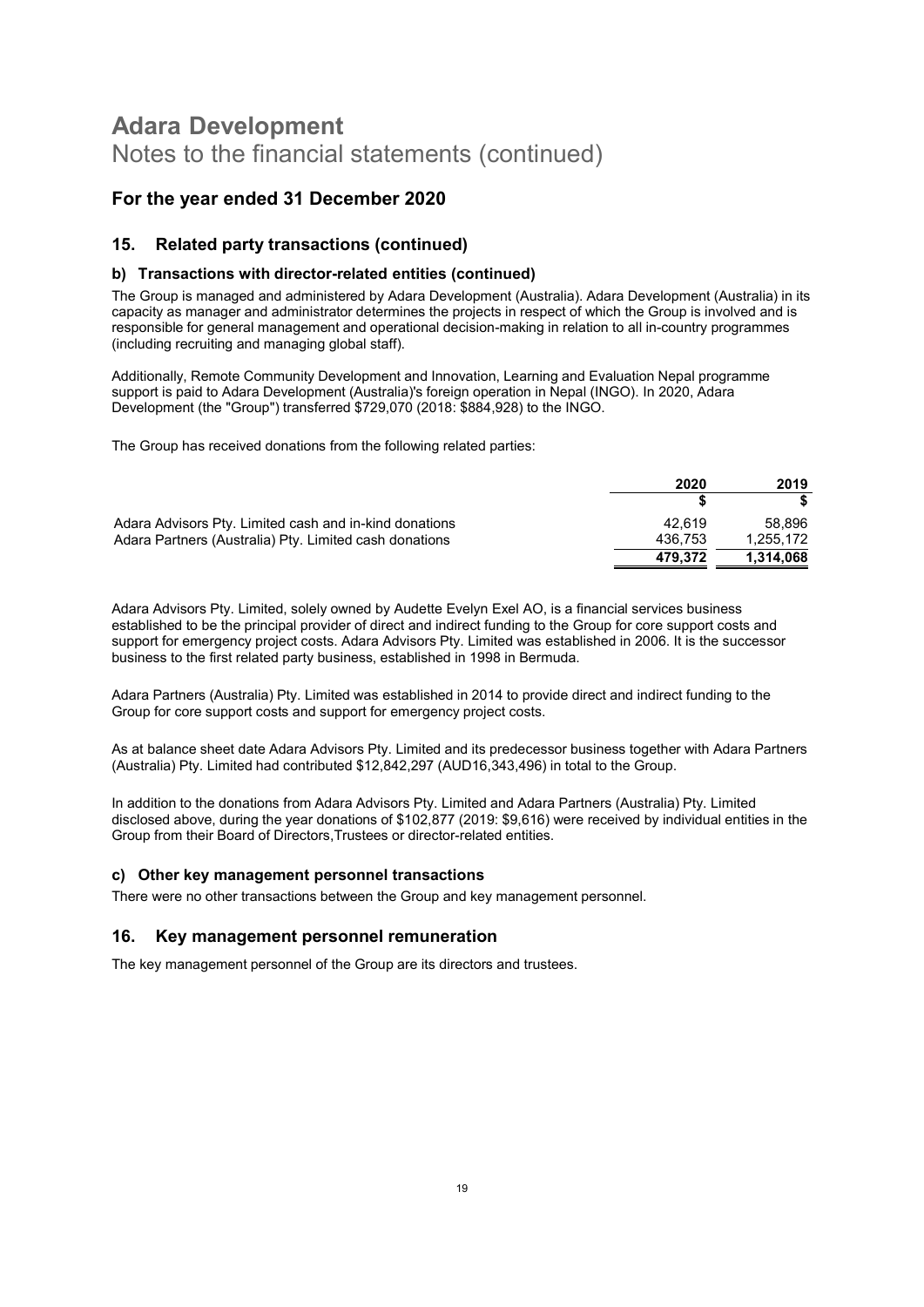## For the year ended 31 December 2020

| <b>Adara Development</b>              | Audette Evelyn Exel AO, Laini Liberman, Richard Alan West, Susan Burns,                                                                                             |
|---------------------------------------|---------------------------------------------------------------------------------------------------------------------------------------------------------------------|
| (Australia)                           | Ilana Atlas, Andrea McCormick, Richard Deutsch (resigned 6 August 2020)                                                                                             |
| <b>Adara Development</b><br>(Bermuda) | Audette Evelyn Exel AO, Edith Conyers, Philippe Max Rouja                                                                                                           |
| <b>Adara Development</b>              | Audette Evelyn Exel AO, Andrew della Casa, Kate Vacher, Richard                                                                                                     |
| (UK)                                  | Houghton                                                                                                                                                            |
| <b>Adara Development</b><br>(USA)     | Audette Evelyn Exel AO, Thomas Dickson, Derek Stapley, Thomas Glynn,<br>Yangchen Lama (appointed 1 February 2021), Dr Cyril Engmann (appointed<br>12 February 2021) |
| <b>Adara Development</b>              | Audette Evelyn Exel AO, Susan Burns, Kenneth Finch, Dr Peter Waiswa                                                                                                 |
| (Uganda)                              | (appointed 27 April 2021)                                                                                                                                           |

### 16. Key management personnel remuneration (continued)

The directors and trustees receive no compensation for their services to the Adara Development Group entities as listed in Note 1.

### 17. Commitments

### a) Commitments to Non-Government Organisations

During the year Adara Development (Australia), Adara Development (USA), Adara Development (UK), Adara Development (Bermuda) and Adara Development (Uganda) entered into, or were obligated by, agreements with the following Non Government Organisations ("NGOs") and Partners.

The amounts committed to by Adara Development are as follows:

|                         | <b>Funding committed</b><br>for January -<br>December 2021 | <b>Agreement period</b><br>from | <b>Agreement period</b><br>ending      |
|-------------------------|------------------------------------------------------------|---------------------------------|----------------------------------------|
|                         | USD                                                        |                                 |                                        |
| Adara Development Nepal | 661,762                                                    |                                 | 25 November 2014 Completion of project |
| Kiwoko Hospital         | 839,563                                                    |                                 | 1 January 2019 31 December 2021        |
| Total                   | 1,501,325                                                  |                                 |                                        |

The Group reserves the right to refuse funding should any organisation fail to meet all terms and conditions as specified in the related agreements.

Funding commitments for subsequent periods are reviewed and updated on an annual basis.

Commitments will be met by current funds available and restricted donations received during the year.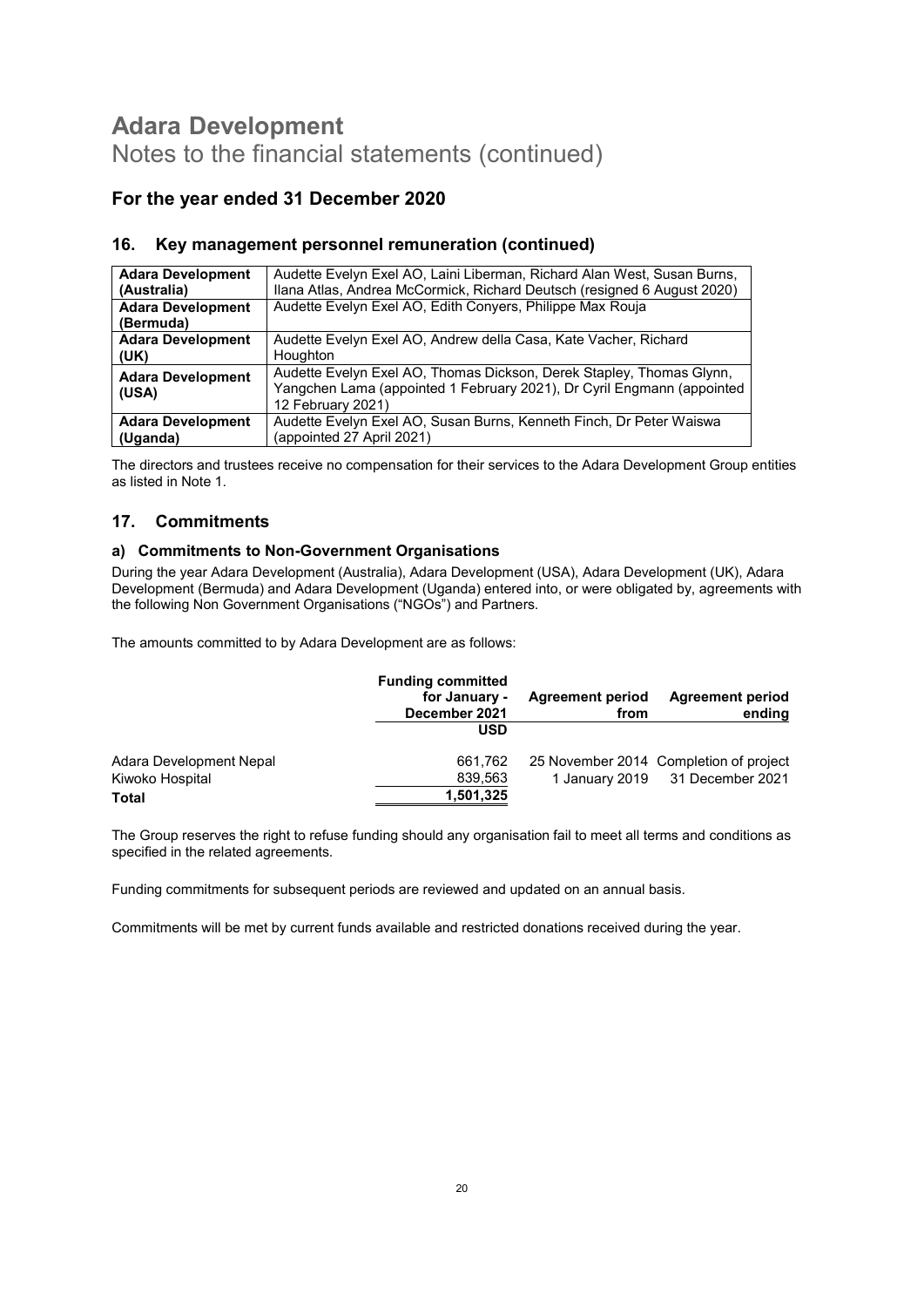## For the year ended 31 December 2020

### 18. Auditors' remuneration

|                                           | 2020  | 2019  |
|-------------------------------------------|-------|-------|
|                                           |       |       |
| <b>Audit services</b>                     |       |       |
| HLB Mann Judd:                            |       |       |
| Audit and review of the financial report* |       |       |
| Somerbys (UK):                            |       |       |
| Audit and review of financial reports     | 5.611 | 4.201 |
| Markhouse Partners Uganda:                |       |       |
| Audit and review of financial reports     | 2,164 | 2,039 |
|                                           | 7.775 | 6,240 |
|                                           |       |       |

\*There has been no expense or accrual recognised in the financial report of Adara Development (Australia), Adara Development (USA) and Adara Development (Bermuda) as the audit service is provided without charge by the auditors, HLB Mann Judd.

### 19. Events after the balance sheet date

On the 3rd December 2020, 74,311 ordinary shares in Ansarada NewCo Pty Ltd were gifted to Adara Development (Australia) and subsequently transferred in consideration for the issue of 199,836 shares in thedocyard Limited, thedocyard Limited subsequently changed its name to Ansarada Group Limited. The shares were held in escrow from the 3rd December 2020 and released on the 11th March 2021 at which date they were recognised as an asset of the Company.

In the interval between the end of the financial year and the date of this report, there has been no transaction or event of a material or unusual nature likely to significantly affect the operations of the Group or the state of affairs of the Group in future years occurred.

### 20. Contingencies

As at 31 December 2020, the Group had no material contingent assets or liabilities.

### 21. Fundraising appeals conducted during the year

No fundraising appeals have been undertaken during the year.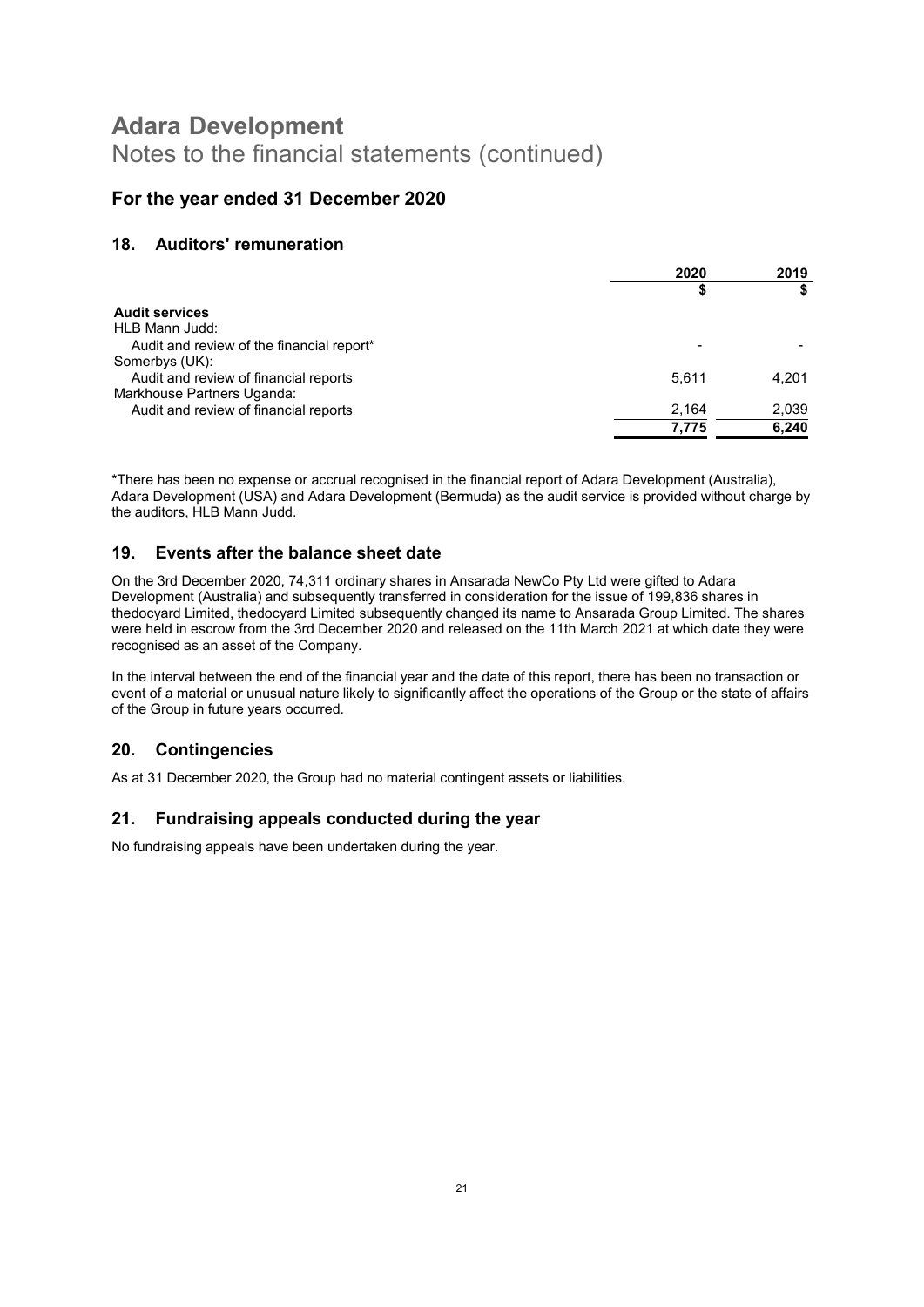## Directors and Trustees' declaration

In the opinion of the directors and trustees of the entities in the Group, which is the combination of the following entities: Adara Development (Australia), Adara Development (Bermuda), Adara Development (UK), Adara Development (Uganda) and Adara Development (USA):

- (a) the individual entities listed in Note 1 are registered not-for-profit organisations while the Group is not a registered not-for-profit organisation;
- (b) the financial statements and notes that are set out on pages 2 to 21:
	- (i) present fairly the Group's financial position as at 31 December 2020 and its performance for the financial year ended on that date in accordance with the basis of preparation and accounting policies described in Note 2 and 3;
	- (ii) comply with Australian Accounting Standards (including the Australian interpretations) to the extent described in Note 2;
- (c) there are reasonable grounds to believe that the Group will be able to pay their debts as and when they become due and payable;
- (d) the entities within the Group have kept accounting records as to correctly record and explain their transactions and financial position; and
- (e) the entities within the Group have kept their accounting records so that a true and fair financial report of the Group can be prepared from time to time.

Signed in accordance with a resolution of the directors and trustees:

and En

Audette Evelyn Exel AO Chair 27 April 2021